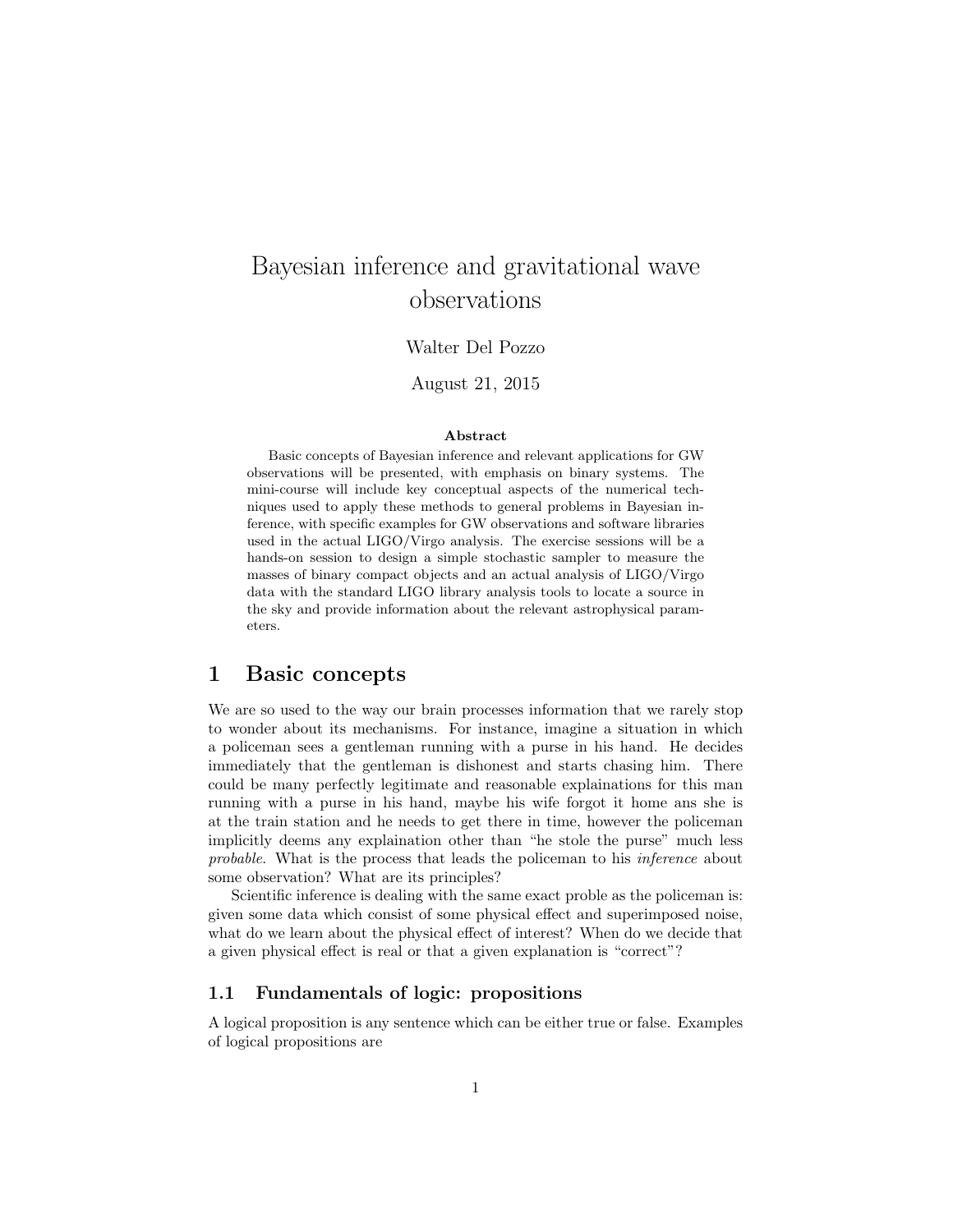Table 1: Truth table for the propositions  $A, B, \overline{A}, \overline{B}, AB, A + B$ .

| $\vert B \vert$ |   | $\mathcal{B}$ | $\overline{AB}$ | $A + B$ |
|-----------------|---|---------------|-----------------|---------|
|                 |   |               |                 |         |
|                 | 0 |               |                 |         |
|                 |   |               |                 |         |
|                 |   |               |                 |         |

- $x$  is greater than 10;
- the sky is cloudy today.

We are going to indicate logical propositions with capital letters  $A, B, C, \ldots$ For instance we might indicate:

$$
A \equiv
$$
 "the total mass of this binary black hole system is 22 $M''_{\odot}$ . (1)

We will indicate the denial of a proposition with  $\overline{A} \equiv A$  is false. Any admissible proposition can only assume two values, true or false.

It is possible to construct more complex propositions by introducing operations between propositions:

- the *conjunction* or *logical product AB* which asserts that both A and B are true;
- the disjunction or logical sum  $A + B$  which asserts that either A or B are true.

We already introduced the *negation* of a proposition  $\overline{A}$ .

Given two propositions, how do we estabilish if they are equivalent? This can be done by constructing a truth table. Table 2 gives an example truth table for the proposition  $A + B$ .

Boolean algebra has some very useful properties and identities:

- 1. Idempotence  $AA = A$ ,  $A + A = A$
- 2. Commutativity  $AB = BA$ ,  $A + B = B + A$
- 3. Associativity  $A(BC) = (AB)C, A + (B + C) = (A + B) + C$
- 4. Distributivity  $A(B+C) = AB + AC$ ,  $A+(BC) = (A+B)(A+C)$

which can be used to prove many useful, and non-trivial, identities.

#### 1.2 Deductive inference

The greek philosopher Aristotle set the rules for deductive reasoning based on the strong syllogism:

1. major premise: if  $A$  is true, then  $B$  is true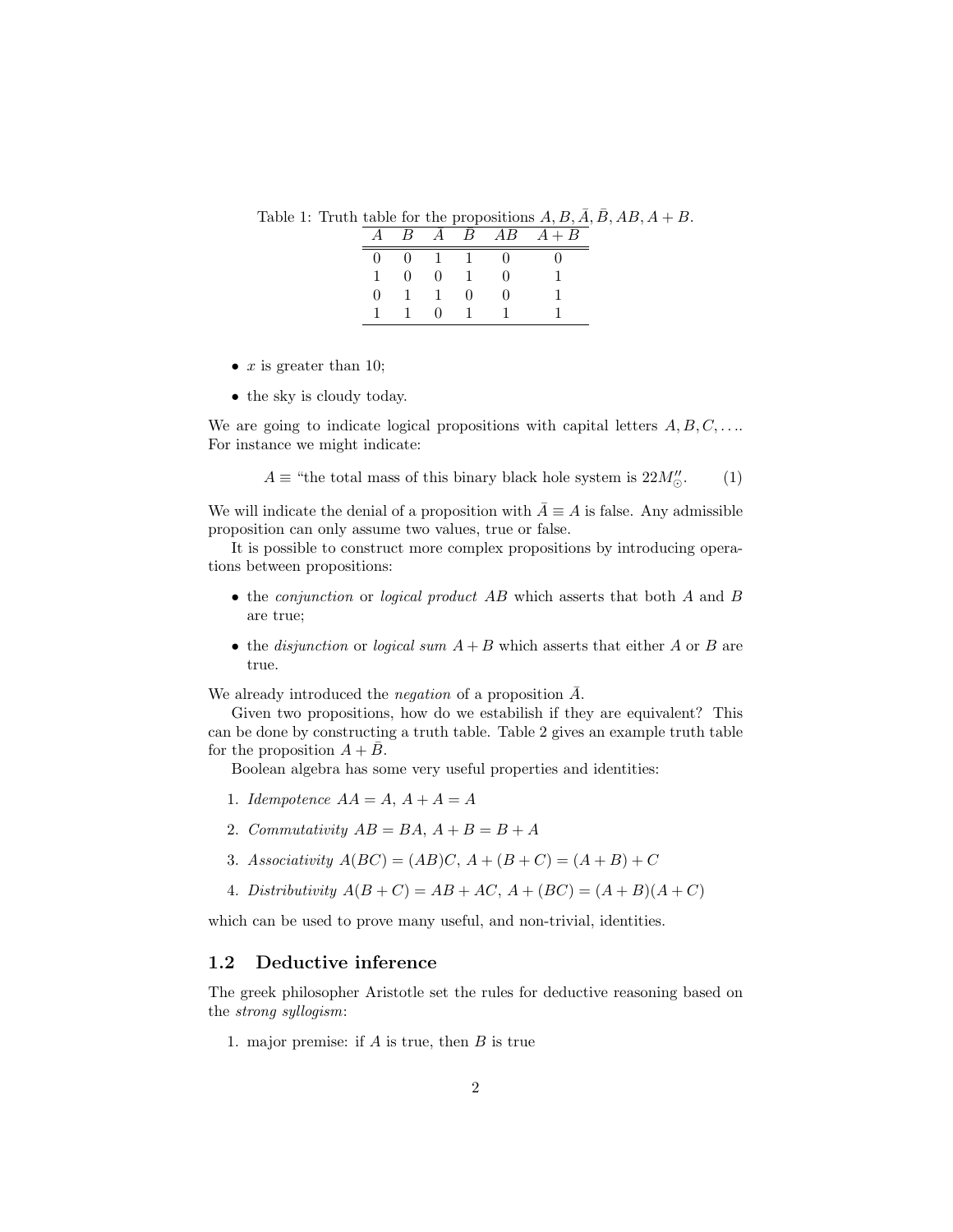Table 2: Truth table for the propositions  $A, B, AB, A = AB$ .

|   | B | $AB^-$ | $A = AB$ |
|---|---|--------|----------|
| 0 | O | 0      |          |
|   | 0 | 0      | 0        |
| O |   | U      |          |
|   |   |        |          |

- minor premise: A is true
- conclusion:  $B$  is true.

2. major premise: if  $A$  is true, then  $B$  is true

- minor premise: A is false
- conclusion:  $B$  is false.

In Boolean terms, the strong syllogism is expressed as:

$$
A = AB \tag{2}
$$

which is known as the *implication* and indicated as  $A \implies B$ . An example of deductive reasoning:

- all black holes in binary systems are spinning
- the event detected is a binary black hole
- therefore both black holes were spinning.

Exercise 2: verify that any false proposition implies all proposition. Solution: Let's compute the truth table for the implication: So  $A \implies B$  is false only when  $A$  is true and  $B$  is false. On one hand, when both  $A$  and  $B$  are true,  $A = AB$  is true, so in logic every true statement implies every true statement. On the other hand, if A is false then  $A \implies B$  and  $A \implies B$  are both true, regardless of the truth value of B. Therefore, a false proposition implies every proposition.

#### 1.3 Weak syllogism

In real life application, we very rarely have enough information to reason deductively and apply the strong syllogism and we have to fall back to the *weak* syllogism:

- 1. if  $A$  is true, then  $B$  is true
	- $B$  is true
	- A becomes more plausible.
- 2. if  $A$  is true, then  $B$  is true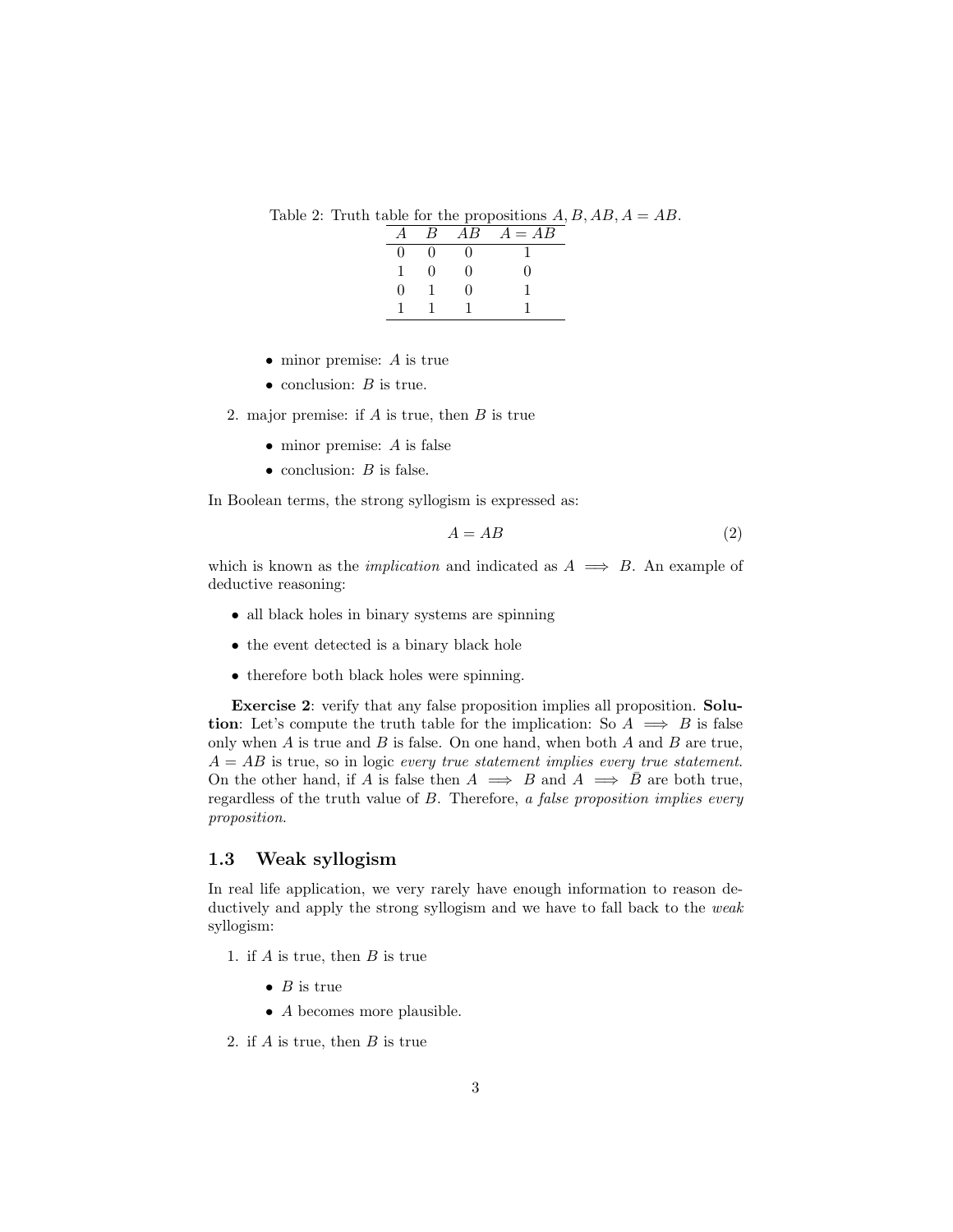- $\bullet$  A is false
- $\bullet$  *B* becomes less plausible.

An example:

- all black holes in binary systems are spinning
- both stars in the detected event were spinning
- therefore the fact that both stars were black holes becomes more plausible.

#### 1.4 Desiderata of Bayesian probability theory

The foundations of Bayesian probability theory as extended logic can be found already in the work of James Bernoulli, Rev. Thomas Bayes and Pierre Simon Laplace. Unfortunately none of them laid out the rules and context to found the theory on solid bases. Consequently, Bayesian thoery was largely replaced by the so-called "frequentist" approach. Notably, Bayesian theory was kept alive by the work of Sir Harold Jeffreys. During the 20th century, the work of G. Polya, R.T. Cox and E.T.Jaynes laid down the solid foundations that the theory required. Their efforts culminated in a set of "desiderata" for a consistent theory of extended logic which lay directly to the product and sum rules that we will find later. They are called desiderata rather than axiom because they do not assert that anything is true per se, but list a set of desirable goals for the theory. The desiderata are:

- 1. Degrees of plausibility are represented by real numbers
- 2. Plausibility must be in qualitative agreement with rationality and common sense. This means that when new information supporting the truth of a proposition is available, the degree of plausibility should increase in a continous and monotonic way up to the limit of deductive logic.
- 3. Consistency:
	- if a conclusion can be reached in more than one way, every possible way must lead to the same result;
	- the theory must account for all relevant information available
	- equivalent states of knowledge must lead to the same degree of plausibility assignment.

In literature, plausibilities are usually indicated as  $(A|B)$  which reads "the plausibility of  $A$  given  $B$ ". The probability is then introduced as a map between plausibilities and the set of real numbers between [0, 1].

Since Bayesian probability deals with logical propositions as information, it follows that in this theory of probability, there is no absolute probability, all probabilities are conditional on the information at hand. Therefore, even in the same settings different information lead to different probability assignments. For instance, two gamblers are betting on the outcome of a coin toss. They are given two different background informations: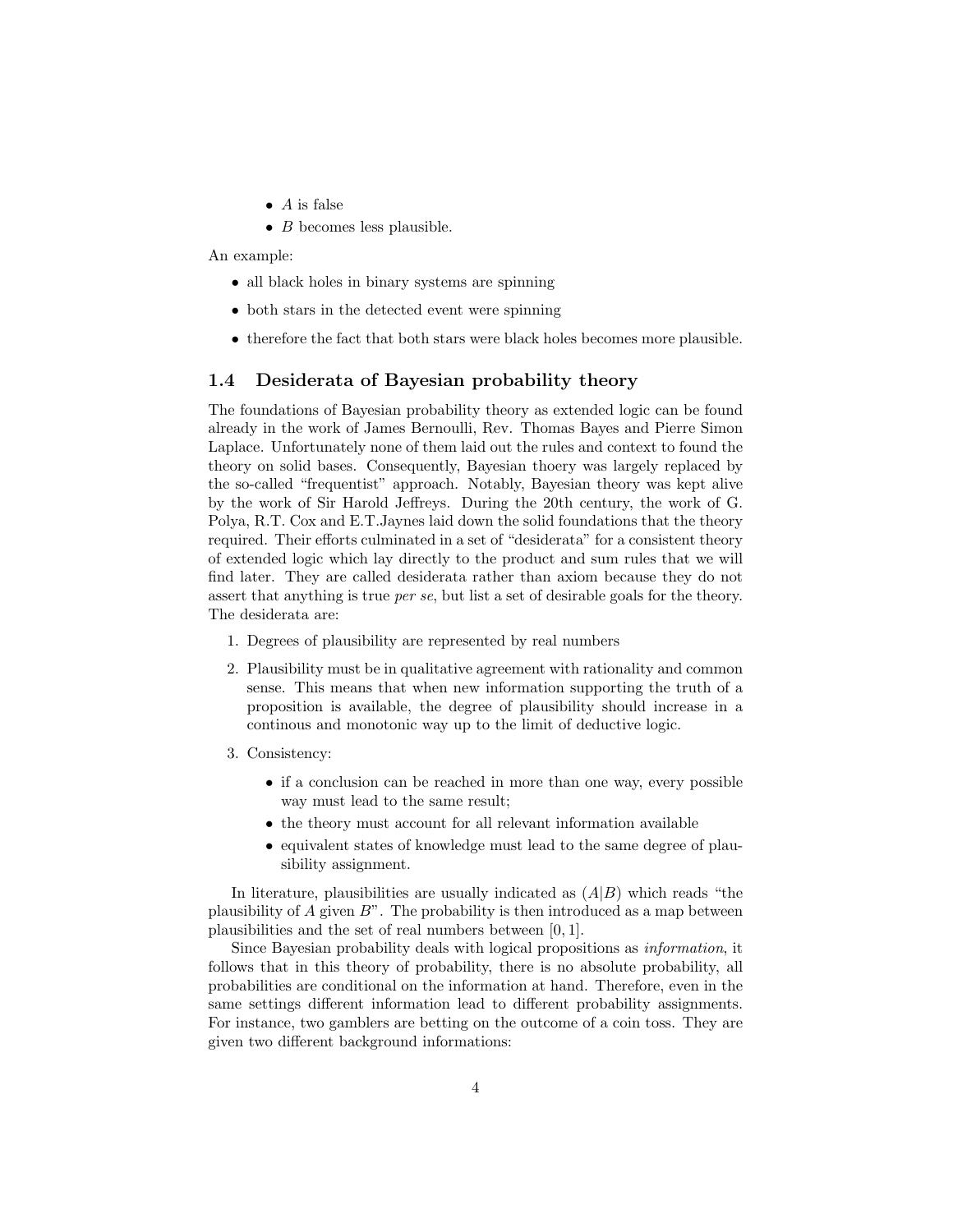1.  $I_1$ : the coin is perfectly fair;

2.  $I_2$ : the coin is biased, with the "head" side more probable than the tail.

Before placing their bets, the two gamblers assign probabilities to the two outcomes. Gambler 1 believes the coin is perfectly fair, therefore he assigns equal probabilities to either outcomes by maximising its uncertainty. Gambler 2, on the other hand, knows that "head" is more probable, therefore he will decide to assign some higher probability to the head outcome.

#### 1.5 Probability theory as extended logic

One can show [1, 2] that the above desiderata lead to a unique formulation of probability theory in which the basic rules are the product and the sum rules. These two rules are all that is needed to manipulate logic propositions and perform calculations with them.

#### 1.6 The basic rules

#### 1.6.1 The product rule

Given three statements  $A, B$  and  $C$ , the product rule asserts that:

$$
p(AB|C) = p(A|BC)p(B|C)
$$
\n(3)

and the commutativity of boolean conjunction ensures that

$$
p(AB|C) = p(BA|C) = p(B|AC)p(A|C).
$$
\n<sup>(4)</sup>

In the case in which the two propositions  $A$  and  $B$  are *independent*, e.g. the truth value of  $A$  does not depend on  $B$ , Eq. (3) reduces to

$$
p(AB|C) = p(A|C)p(B|C).
$$
\n(5)

For example, consider the case in which two different facilities observe the same event, e.g. the two LIGO detectors observe the same gravitational wave signal. Consider the propositions

- $D_H$ : "LIGO Hanford observed a GW signal at a given time  $t$ "
- $D_L$ : "LIGO Livingstone observed a GW signal at a given time  $t + \Delta t$ "

with  $\Delta t$  equal to the light travel time between Hanford and Livingstone. The propositions  $D_H$  and  $D_H$  are clearly *logically* independent, the fact that Hanford observed a GW signal does not influence the observation made in Livingstone. At the same time  $D_H$  and  $D_H$  are not causally independent, our understanding of the physics implies that the GW signal observed in both detectors must be the same.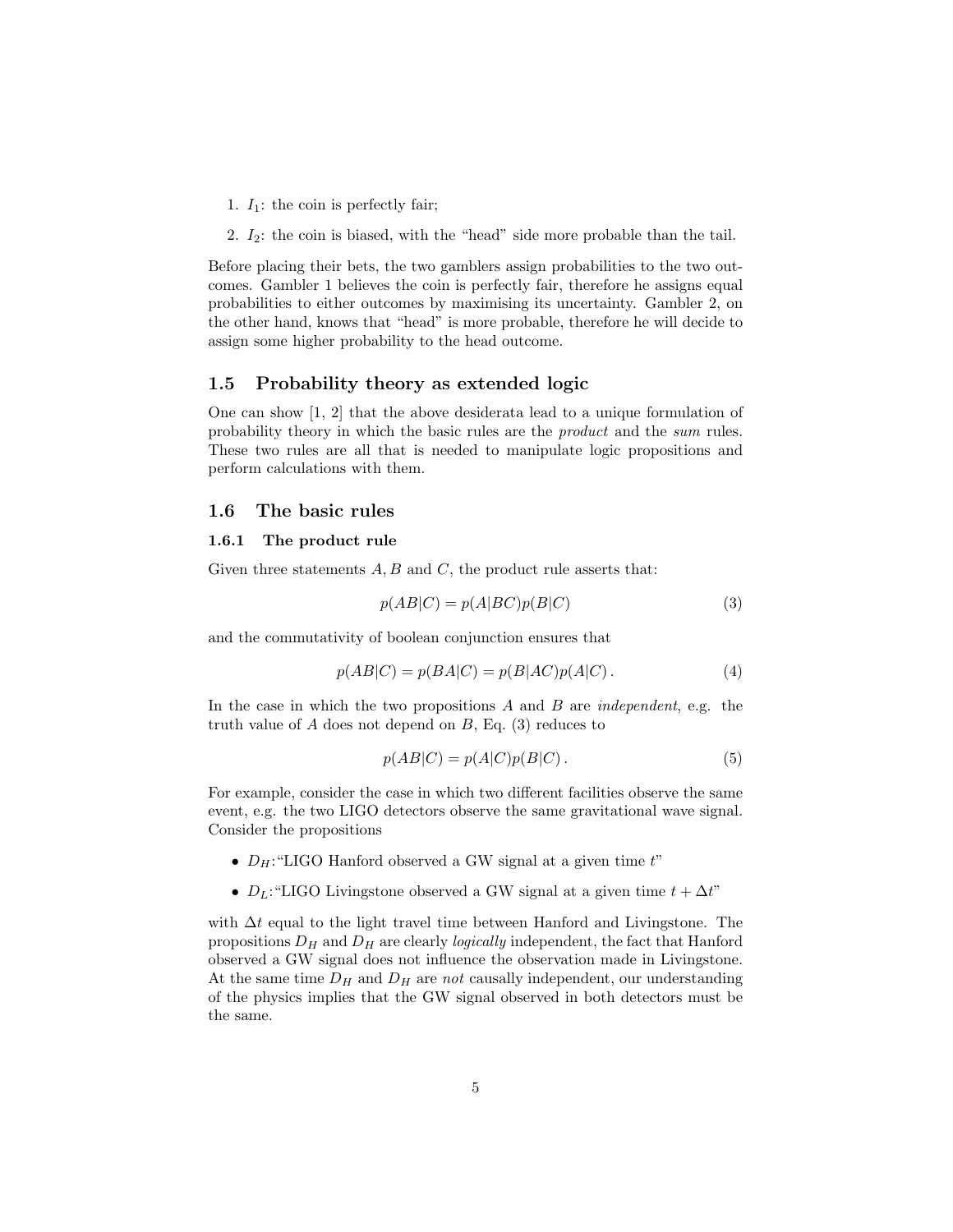#### 1.6.2 The sum rule

Given three statements  $A, B$  and  $C$ , the sum rule asserts that:

$$
p(A + B|C) = p(A|C) + p(B|C) - p(AB|C).
$$
 (6)

In the case in which the propositions  $A$  and  $B$  are *logically disjoint* or *mutually* exclusive, e.g. they cannot be true at the same, it reduces to

$$
p(A + B|C) = p(A|C) + p(B|C).
$$
 (7)

Examples of mutually exclusive propositions are

- $x \in [0,1]$  and  $x \in [2,3]$
- "the GW event was a binary neutron star system" and "the GW event was a binary black hole".

Furthermore, if  $B = \overline{A}$ , then A and  $\overline{A}$  are also *exhaustive*, therefore

$$
p(A|C) + p(\bar{A}|C) = 1.
$$
 (8)

### 1.7 Bayes' Theorem

We are now in the position of giving a proof to Bayes' theorem, which is the main (and only) tool available to process information in our theory of probability. Consider three propositions  $A, B$  and  $C$  and the product rule given in Eq. (3). Thanks to the commutative property, we noted that also Eq. (4), so putting the two together we get:

$$
p(AB|C) = p(A|BC)p(B|C)
$$
\n(9)

$$
p(AB|C) = p(B|AC)p(A|C)
$$
\n<sup>(10)</sup>

therefore

$$
p(A|BC) = \frac{p(A|C)p(B|AC)}{p(B|C)}.
$$
\n<sup>(11)</sup>

Eq  $(11)$  is known as *Bayes' theorem* and it is the rule according to which the plausibility of propositions change according to new information. In the form given in Eq  $(11)$ , this character is not very evident. In the context of scientific inference Bayes' theorem is typically written in terms of hypotheses and data. Let's define the following propositions:

- I: the prior information available;
- $\bullet$  *D*: a proposition representing some data we are collecting;
- $H_i$ : a proposition assserting the truth of some hypothesis (or model) we are interested in.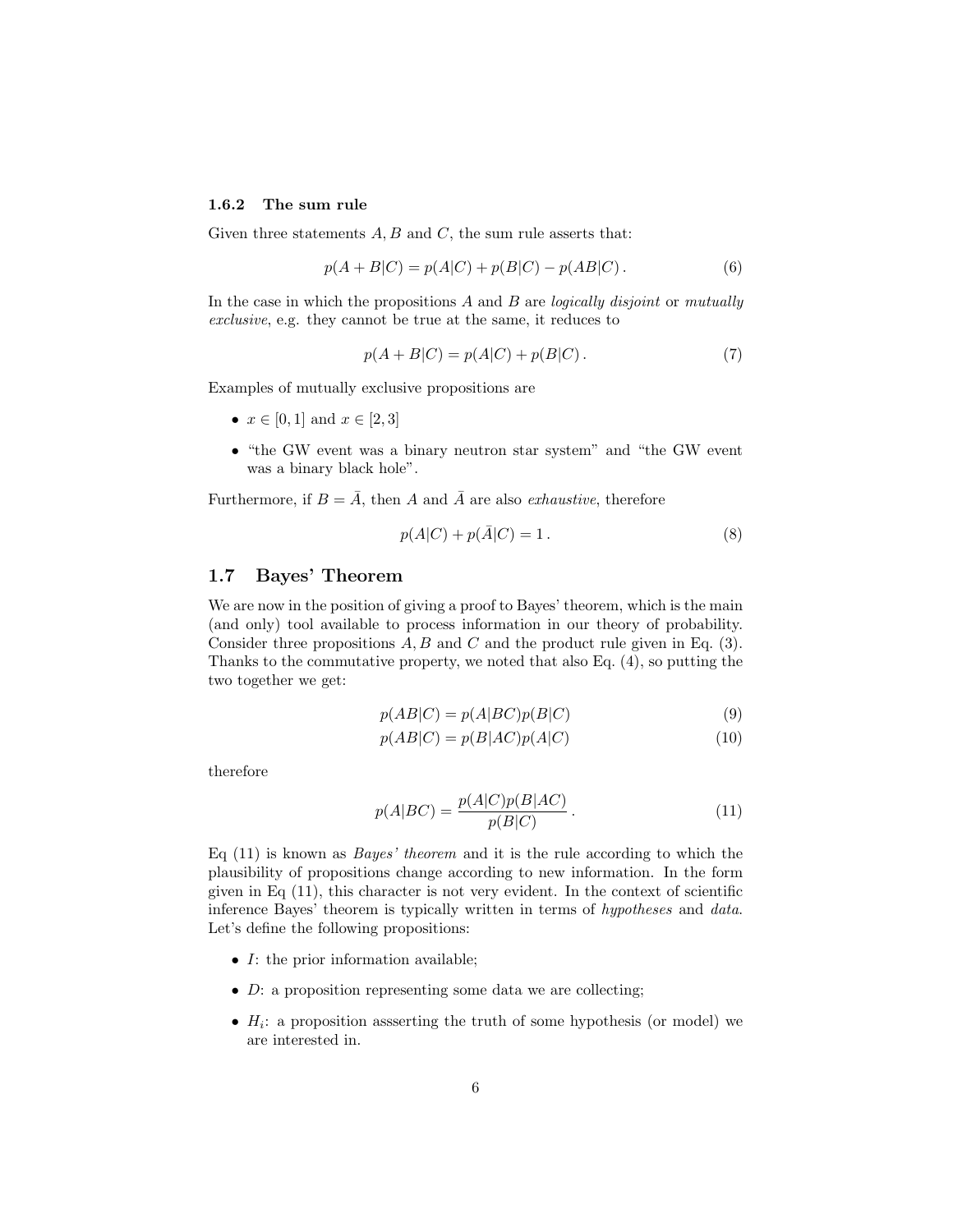Let's write Bayes' theorem in terms of the propositions defined above:

$$
p(H_i|DI) = \frac{p(H_i|I)p(D|H_iI)}{p(D|I)}\tag{12}
$$

where each term is given a special name:

- $p(H_i|DI)$  is the posterior probability for  $H_i$ ;
- $p(H_i|I)$  is the prior probability for  $H_i$ ;
- $p(D|H_iI)$  is the likelihood function for the data D given  $H_i$ . Sometimes this quantity is also referred to as *sampling probability* for  $D$ ;
- $p(D|I) = \sum_i p(H_i|I)p(D|H_iI)$  is (for the moment) a normalisation factor to ensure that  $\sum_i p(H_i|DI) = 1$ .

We are going to briefly discuss each of the terms on the right hand side of Eq. (12) later.

#### 1.7.1 Discrete and continuos parameters

Bayes' theorem assigns probabilities to sets of competing hypotheses. This set of hypotheses is sometimes defined as the hypothesis space. The hypothesis space can either be a discrete space or a continuous space, depending on the nature of the problem. For instance, when analysing data from an interferometer we are interested in understanding whether the component stars in the observed binary system where spinning or not. In this case we are interested in a discrete space made of the following propositions:

- 1.  $H_1$ : body 1 is spinning;
- 2.  $H_2$ : body 2 is spinning;

and, ultimately, their compound proposition:

$$
H = H_1 + H_2. \tag{13}
$$

Exercise 3: it is a very useful procedure the reduction in disjunctive normal form. Reduce the proposition  $H$  in disjunctive normal form and then compute its posterior. **Solution**: the disjunctive normal form for  $H$  is

$$
H = H_1 + H_2 = H_1 H_2 + H_1 \overline{H}_2 + \overline{H}_1 H_1 \tag{14}
$$

where all propositions on the right hand side are mutually exclusive. The posterior for  $H$  given some data  $D$  can then be written as:

$$
p(H|DI) = p(H_1H_2|DI) + p(H_1H_2|DI) + p(\bar{H}_1H_2|DI)
$$
\n(15)

Assume that we know (from our prior information  $I$ ) that both stars are spinning with spins  $\vec{s}_1, \vec{s}_2$ . In this case  $H = H_1 H_2$ . For simplicity assume that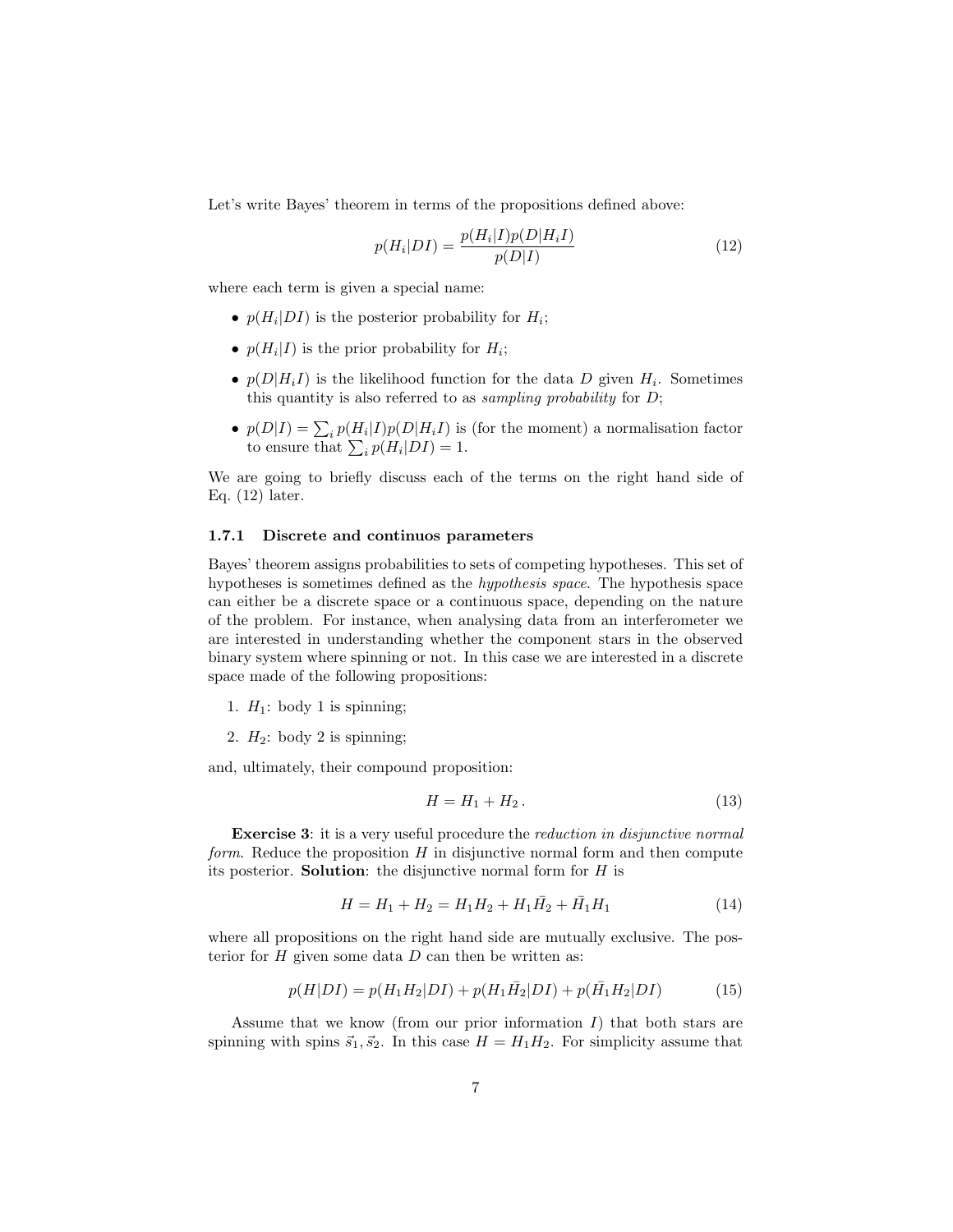we are interested only in the magnitude of the spins  $s_1, s_2$  rather that in their orientations. The hypothesis space in this case is a continuous space, some suitably chosen subset of  $\mathbb{R} \times \mathbb{R}$ . The posterior for  $s_1, s_2$  given some data D is given by  $p(s_1s_2|HDI)ds_1ds_2$  which is to be interpreted as "the probability that  $s_1 \in [s_1, s_1 + ds_1 \text{ and } s_2 \in [s_2, s_2 + ds_2],$  given the data D and H and I.' Furthermore,  $p(s_1s_2|HDI)$  is called the *joint* probability density distribution for  $s_1$  and  $s_2$  given the data D and H and I. The probability distribution for  $s_1$  and  $s_2$  is obtained by integration:

$$
p(s_1s_2|HDI) = \int_0^{s_1} ds_1' \int_0^{s_2} ds_2' p(s_1's_2'|HDI)
$$
 (16)

#### 1.7.2 Marginalisation

Imagine that, somehow, we calculated the joint probability  $p(s_1s_2|HDI)$ , but we are not interested in the value of  $s_2$ . The posterior for  $s_1$  can be obtaining by *marginalising* over  $s_2$ :

$$
p(s_1|HDI) = \int ds_2 p(s_1s_2|HDI). \tag{17}
$$

For discrete variables  $x, y$ , the integral in Eq. (17) is to be replaced by a sum:

$$
p(x|I) = \sum_{i} p(xy_i|I) \tag{18}
$$

#### 1.7.3 The prior probability

The prior probability describes the state of knowledge of an observer before having observed the data D. Note that before here is not to be intended in a temporal or causal sense, but only in a logical sense: what is known about the hypothesis  $H_i$  in the absence of the data D.

Indifference principle: The simplest way of assigning probabilities dates back to Laplace and it is sometimes referred to as the indifference principle: "if among the possible outcomes, there is no reason to prefer any of them over any other, then all outcomes should be equally probable." The indifference principle appeals to common sense, as stated in desideratum 2. Indeed, this is what the gambler with information  $I_1$  at the end of Section 1.4 is appealing to when assigning equal probability to "head" or "tail" outcomes.

Invariance arguments: Assume that we want to estimate the standard deviation  $\sigma$  of a Gaussian distribution, ad we know, by definition, that  $\sigma > 0$ . Which prior correctly represents our knowledge? We are dealing here with what is called a scale parameter. In this case, we can obtain a functional form for  $p(\sigma|I)$  by the following argument; we want or probability distribution to be invariant under a scale transformation:

$$
p(\sigma|I)d\sigma = p(\sigma'|I)d\sigma'
$$
\n(19)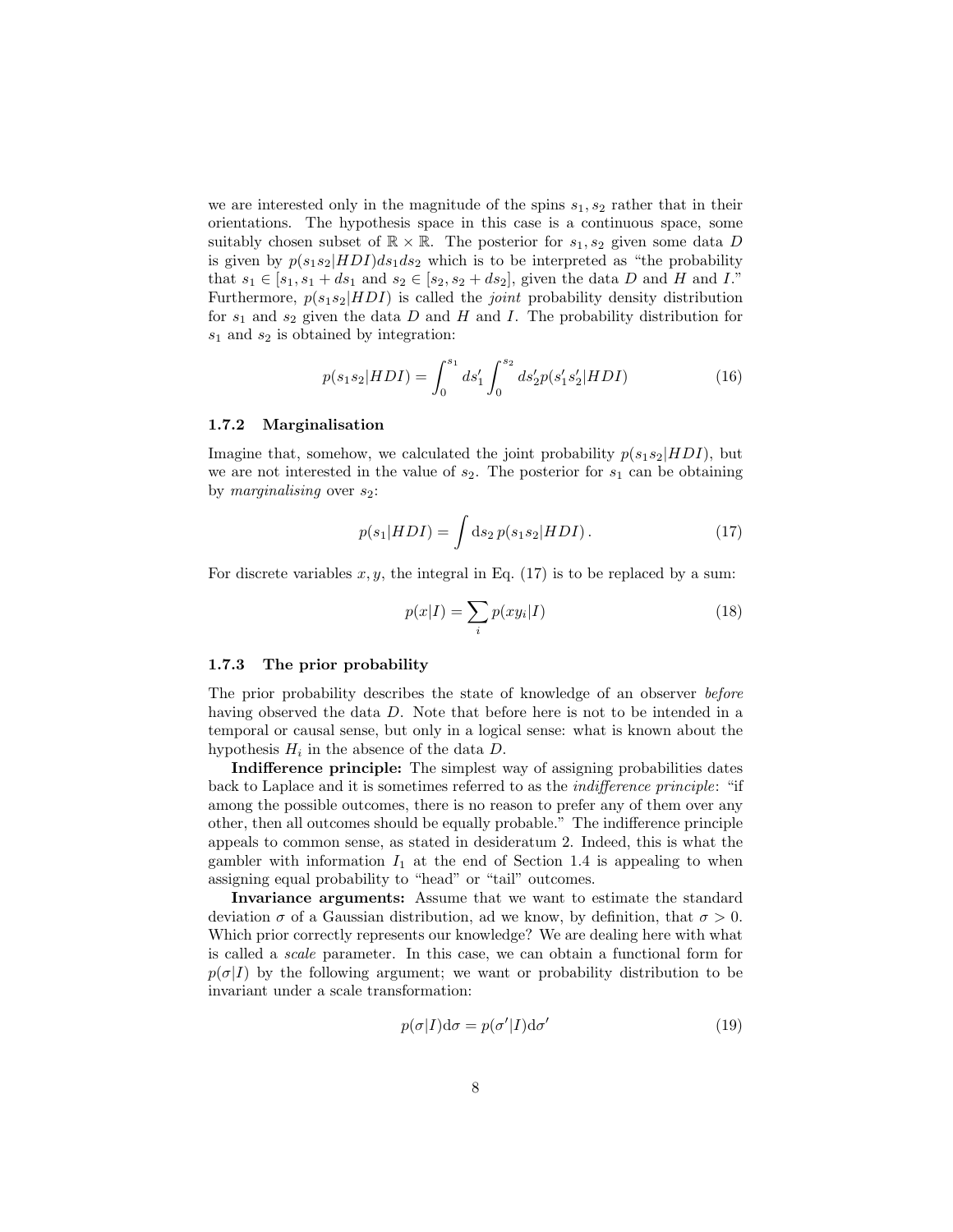and  $\sigma' = k\sigma$ :

$$
p(\sigma|I)d\sigma = kp(k\sigma|I)d\sigma
$$
\n(20)

which is a functional equation with solution

$$
p(\sigma|I) \propto \sigma^{-1} \tag{21}
$$

which is an example of a *Jeffreys prior*. It is important to note that  $p(\sigma|I) \propto \sigma^{-1}$ implies  $p(\log \sigma) \propto constant$ , therefore we are imposing a uniform prior over the order of magnitude of  $\sigma$ ; if no information is available, any size of the error is equally probable. The arguments briefly presented here are formalised in [1].

Maximum entropy: A formal principle to assign probabilities is the *maxi*mum entropy principle. Shannon, in his seminal paper about information theory, introduced the concept of information entropy as the measure of unctertainty associated to a given probability distribution. [?] and others show that the least informative distribution that obeys some given constraints is the distribution that maximises the information entropy. The information entropy is defined as:

$$
H(p) = -\sum_{i} p_i \log(p_i/m_j) \tag{22}
$$

where the  $m_j$  are eventual prior probabilities. Note that, if we generalise to the continuum, the entropy becomes

$$
H(p) = -\int \mathrm{d}x p(x) \log(p(x)/m(x)) \tag{23}
$$

and  $m(x)$  would be the Lebesgue measure which ensure invariance of the entropy under changes of variables.

Exercise: Consider the following probability distributions:

$$
p_1 \equiv \frac{1}{2}, \frac{1}{2} \tag{24}
$$

$$
p_2 \equiv \frac{1}{4}, \frac{3}{4} \tag{25}
$$

which one is more uncertain? **Solution**: the entropy for  $p_1$  is ~ 0.69, while the entropy for  $p_2$  is ~ 0.56. Therefore  $p_1$  contains the least information.

We will not dwell in the general details of obtaining maximum entropy distributions, but we will examine a few useful cases. Full treatment can be found in [1, 2].

• Uniform distribution: assume that the only constraint the probability distribution we sought has to obey is  $\sum_{j=1}^{M} p_j = 1$ . We want then to find the  $p_j$  that obeys the aforementioned constraint and maximising (23). We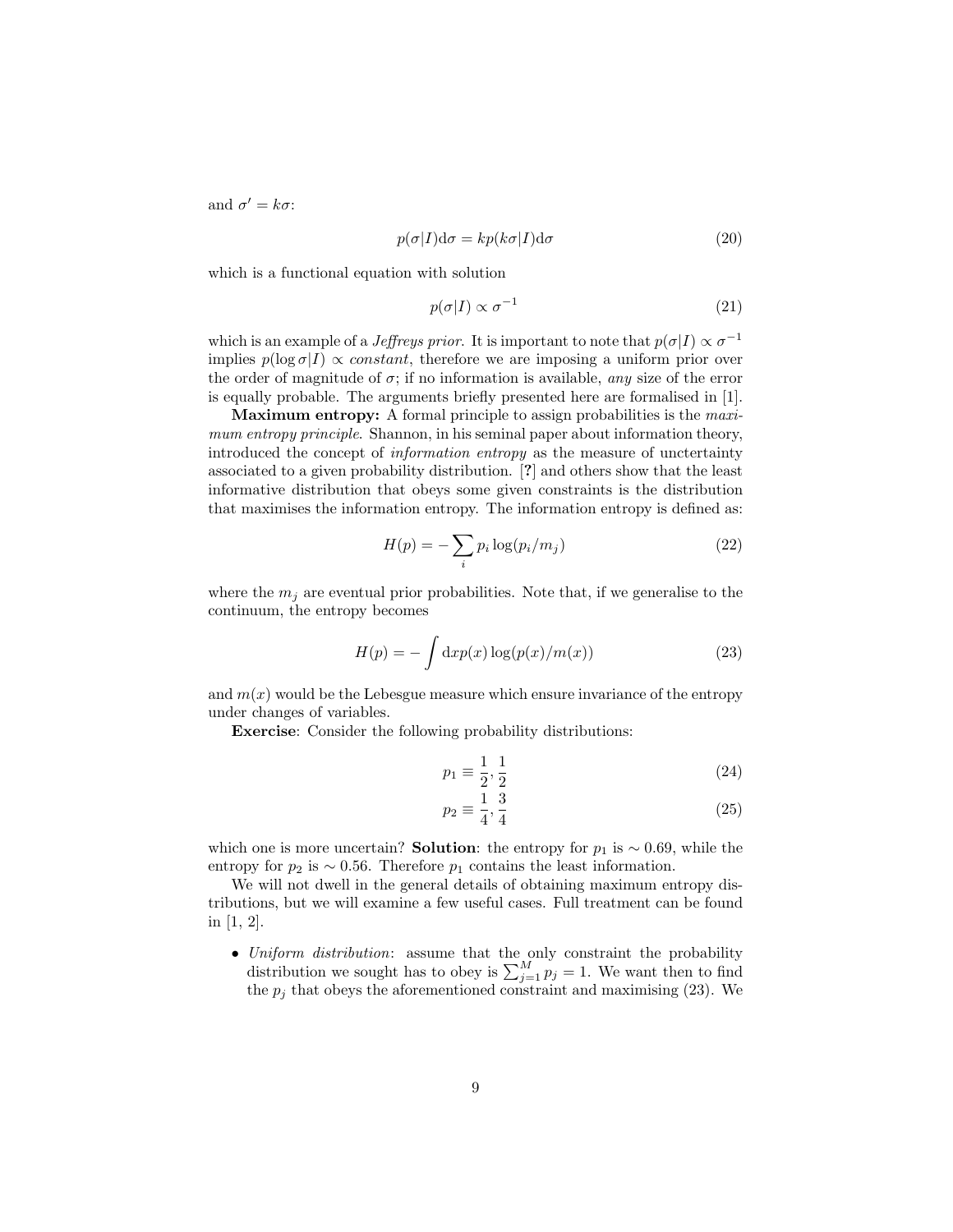can do so by using Lagrange multipliers:

$$
d\left[-\sum_{j} p_j \log(p_j/m_j) - \lambda(\sum_{i} p_i - 1)\right] = 0 \qquad (26)
$$

$$
d\left[-\sum_{j} p_j \log(p_j) + \sum_{j} p_j \log(m_j) - \lambda(\sum_{i} p_i - 1)\right] = 0 \qquad (27)
$$

$$
\sum_{j} \left[ -\log(p_j) - p_j \frac{\partial \log(p_j)}{\partial p_j} + \log(m_j) - \lambda \frac{\partial p_j}{\partial p_j} \right] dp_j = 0 \tag{28}
$$

$$
\sum (-\log(p_j/m_j) - 1 - \lambda) dp_j = 0 \qquad (29)
$$

Thus we have  $\forall j$  :

$$
(-\log(p_j/m_j) - 1 - \lambda = 0 \tag{30}
$$

$$
\implies p_j = m_j e^{-(\lambda + 1)} \tag{31}
$$

The constraint  $\sum_j p_j = 1$  requires:

$$
e^{-(\lambda+1)} \sum_{j} m_j = 1 = e^{-(\lambda+1)} \implies \lambda = -1 \tag{32}
$$

thus  $p_j = m_j$ . If we have no prior information, then we can invoke the indifferent principle and set  $m_j = 1/M$  and therefore  $p_j$  is a uniform distribution.

• Gaussian distribution: assume that the measure  $m_j$ , the prior for  $p_j$  has the following form:

$$
m_j = \begin{cases} 1/(x_M - x_m) & \text{if } x_m < x_j < x_M \\ 0, & \text{otherwise} \end{cases} \tag{33}
$$

We impose the following constraints:

$$
\sum_{j} p_j = 1 \tag{34}
$$

$$
\sum_{j} (x_j - \mu)^2 p_j = \sigma^2 \tag{35}
$$

We are looking for the  $p_j$  that maximises

$$
H(p_j) = -\sum_j p_j \log(p_j) \tag{36}
$$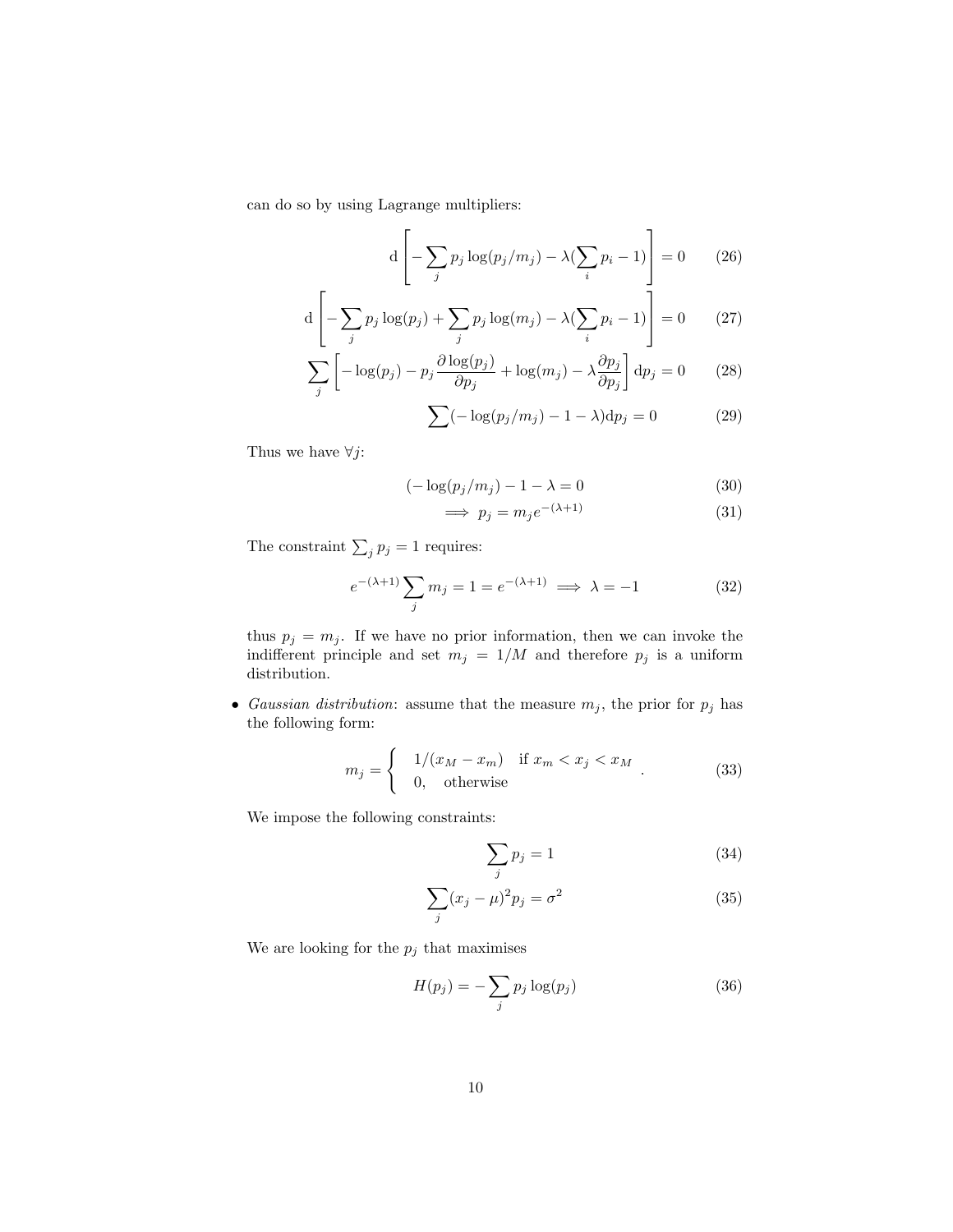since  $m_j$  is a constant. We are looking for a solution to

$$
d\left[-\sum_{j} p_j \log p_j - \lambda \left(\sum_{j} p_j - 1\right) - \omega \left(\sum_{j} (x_j - \mu)^2 p_j - \sigma^2\right)\right] = 0
$$
\n(37)

which leads to

$$
\sum_{j} \left[ -\log p_j - 1 - \lambda - \omega (x_j - \mu)^2 \right] \mathrm{d}p_j = 0. \tag{38}
$$

The solution to Eq. (38) is

$$
p_j = e^{-\lambda_0} e^{-\omega(x_j - \mu)^2} \quad \text{with} \quad \lambda_0 \equiv 1 + \lambda \,. \tag{39}
$$

To get the value of the multipliers, we are going to generalise to the continuum. The solution (39), generalises to

$$
p(x) = e^{-\lambda_0} e^{-\omega(x-\mu)^2}.
$$
 (40)

Let's now impose the normalisation constraint:

$$
\int_{x_m}^{x_M} dx \, p(x) = 1 = e^{-\lambda_0} \int_{x_m}^{x_M} dx \, e^{-\omega(x-\mu)^2} \qquad (41)
$$

$$
\lambda_0 = \log \left[ \frac{\sqrt{\pi}}{2\sqrt{\omega}} \right] + \log \left[ \text{erf}(\sqrt{\omega}(x_M - \mu)) - \text{erf}(\sqrt{\omega}(\mu - x_m)) \right] \tag{42}
$$

If we take  $\sqrt{\omega}(x_M - \mu) >> 1$  and  $\sqrt{\omega}(\mu - x_m) << 1$ , then

$$
\operatorname{erf}(\sqrt{\omega}(x_M - \mu)) \to 1 \tag{43}
$$

$$
\text{erf}(\sqrt{\omega}(\mu - x_m)) \to -1, \tag{44}
$$

thus, we get

$$
\lambda_0 = \log \sqrt{\frac{\pi}{\omega}} \tag{45}
$$

which we can substitute in the second constraint to get:

$$
\int dx (x - \mu)^2 \sqrt{\frac{\omega}{\pi}} e^{-\omega(x - \mu)^2} = \sigma^2 \tag{46}
$$

$$
\sqrt{\frac{\omega}{\pi}} \int dx (x - \mu)^2 e^{-\omega (x - \mu)^2} = \sqrt{\frac{\omega}{\pi}} \int dy y^2 e^{-\omega y^2}
$$
(47)

$$
\omega = \frac{1}{2\sigma^2} \tag{48}
$$

which we then substitute back in Eq. (45) and finally we obtain

$$
p(x) = \frac{1}{\sqrt{2\pi}\sigma} e^{-\frac{(x-\mu)^2}{2\sigma^2}}.
$$
\n(49)

The Gaussian distribution is the maximum uncertainty distribution for a fixed variance.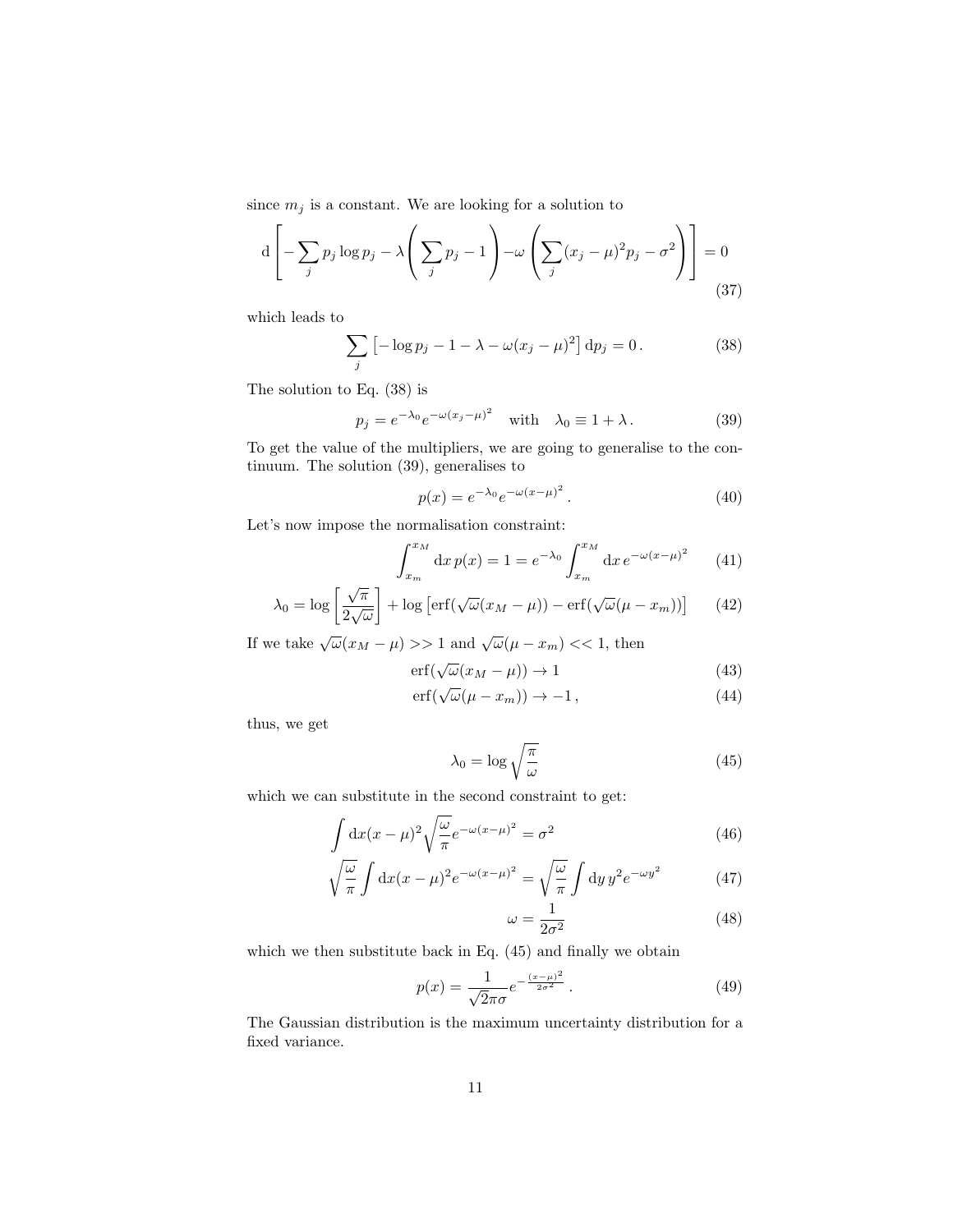#### 1.7.4 The likelihood function

The likelihood function describes the probability of observing the data D assuming that the hypothesis  $H_i$  and the prior information I are true. The likelihood function therefore represents the predictions of the hypothesis  $H$ . Models in general depend on some parameters  $\theta$  in which case the likelihood function is written as:

•  $p(D|\theta H I) \equiv$ "the probability of the data D, given that model H and information I are true and the value of the parameters is  $\theta$ ".

The likelihood function is therefore a function of the model parameters  $\theta$ . <sup>1</sup> We will follow Section 4.8 in [2]. Define for convenience the following propositions:

- $D = D_1 ... D_N$ : datum  $d_i \in [d_i, d_i + dd_i]$ ;
- $H = X_1 \dots X_N$ : datum  $d_i$  is in the range  $x_i$  and  $x_i + dx_i$ ;
- $E = E_1 \dots E_N$ : the error value on datum  $d_i$  is  $e_i \in [e_i, e_i + de_i]$ .

We can write:

$$
d_i = x_i + e_i. \tag{50}
$$

We can write the probability distribution for the  $X_i$  as

$$
p(X_i|\theta H I) = f(x_i) \tag{51}
$$

and, similarly for the  $E_i$ :

$$
p(E_i|\theta HI) = g(e_i). \tag{52}
$$

Our purpose is to compute  $p(D_i|\theta H I)$ . We can do that by considering the joint distribution of  $D_i, E_i, X_i$  and then marginalising:

$$
p(D_i|\theta HI) = \iint dX_i dE_i p(D_i X_i E_i|\theta HI)
$$
  
= 
$$
\iint dX_i dE_i p(D_i|X_i E_i \theta HI) p(X_i|\theta HI) p(E_i|\theta HI)
$$
 (53)

where we assumed the propositions  $X_i$  and  $E_i$  to be independent. Since  $d_i =$  $x_i + e_i$  we have:

$$
p(D_i|X_iE_i\theta HI) = \delta(d_i - x_i - e_i)
$$
\n(54)

$$
x: x \in [x, x+dx].
$$

<sup>&</sup>lt;sup>1</sup>We remind the reader that every time we write  $p(x|I)$ , x is to be interpreted as the logical proposition: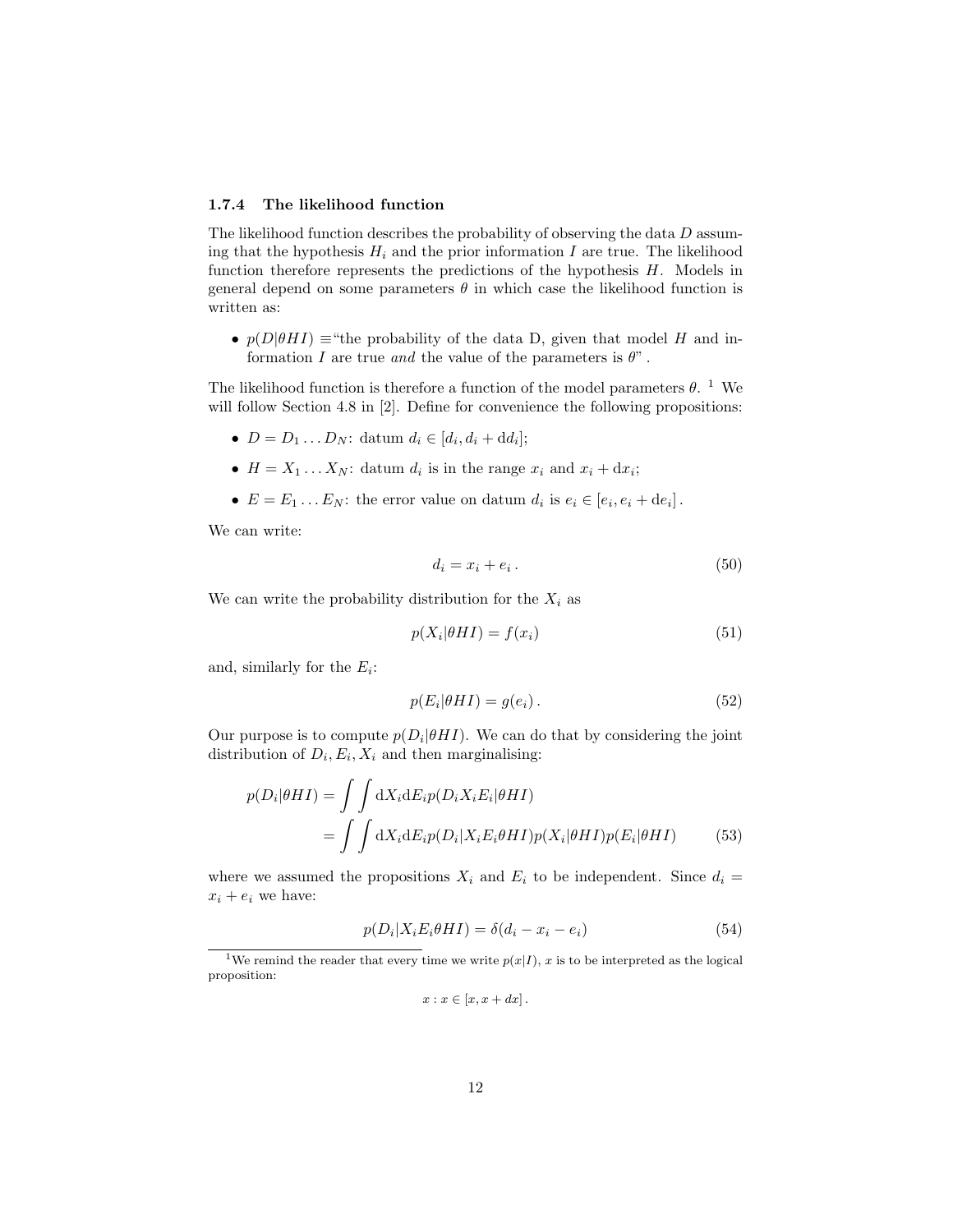thus Eq. (53) becomes:

$$
p(D_i|\theta H I) = \int dx_i f(x_i) \int de_i g(e_i) \delta(d_i - x_i - e_i)
$$
  
= 
$$
\int dx_i f(x_i) g(d_i - x_i)
$$
 (55)

We are going to evaluate Eq. (55) for the case of deterministic and probabilistic models.

Deterministic models: in the deterministic case, there is no uncertainty over the predictions of the model H. Given a predicting function  $m(x_i; \theta)$ ,

$$
f(x_i) = \delta(x_i - m(x_i; \theta))
$$
\n(56)

and Eq. (55) reduces to

$$
p(D_i|\theta HI) = g(d_i - m(x_i; \theta))
$$
\n(57)

and if all errors are independent:

$$
p(D|\theta HI) = \prod_{i=1}^{N} g(d_i - m(x_i; \theta)).
$$
\n(58)

For deterministic models, the likelihood of any datum is simply given by the product of the probabilities of the errors. Thus for any given model, it is the errors distribution that determines the likelihood.

Probabilistic models: In probabilistic models the predictions are uncertain, either because the model prediction includes some statistical noise component or because the independent variable is not known exactly. Since we are not going to touch on this subject, the interested reader is referred to Section 4.8.2 of [2].

#### 1.8 Model selection

A vast branch of scientific inference deals with the following question:

given some data  $D$ , some prior information  $I$  and two (or more) competing models  $H_1$  and  $H_2$ , which one is better explaining the data?

Bayesian inference naturally answers the above question: let's write the posterior probability for both models:

$$
p(H_1|DI) = p(H_1|I) \frac{p(D|H_1I)}{p(D|I)}
$$
\n(59)

$$
p(H_2|DI) = p(H_2|I) \frac{p(D|H_2I)}{p(D|I)}
$$
\n(60)

with  $p(D|I) = \sum_j p(H_j|I)p(D|H_jI)$ . Unless the set of models considered is exhaustive  $p(H_1|I) + p(H_2|I) = 1$  we are unable to compute the normalisation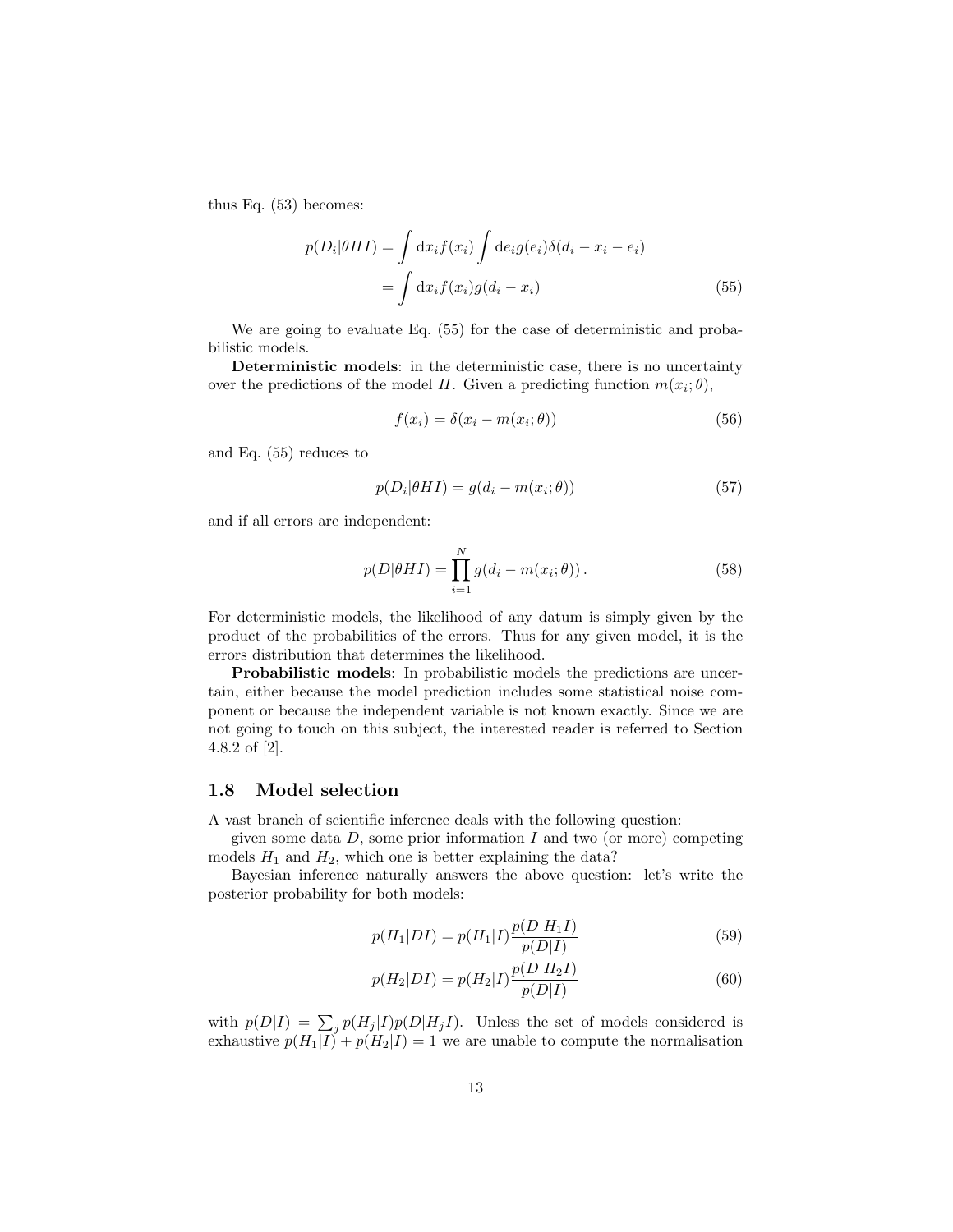constant  $p(D|I)$  and therefore unable to compute the two posterior probabilities. However, we can circumvent this problem by taking the ratio between the two posterior probabilities:

$$
O_{1,2} \equiv \frac{p(H_1|I)}{p(H_2|I)} \frac{p(D|H_1I)}{p(D|H_2I)}.
$$
\n(61)

The quantity  $O_{1,2}$  is called the *odds ratio* which is given by the product ot the prior odds  $p(H_1|I)/p(H_2|I)$  and the ratio of the marginal likelihoods, or evidences,  $p(D|H_1I)/p(D|H_2I)$ . This last quantity is sometimes referred to as Bayes' factor. If models  $H_1$  and  $H_2$  depend on some parameters  $\theta$  and  $\lambda$ , the marginal likelihoods are given by:

$$
p(D|H_1I) = \int d\theta p(\theta|H_1I)p(D|\theta H_1I)
$$
\n(62)

$$
p(D|H_2I) = \int d\lambda p(\lambda|H_2I)p(D|\lambda H_2I). \qquad (63)
$$

#### 1.9 Exercises

Exercise 1: we are going to apply Bayes' theorem to simple real world case. Define the following propositions:

- $H: I$  have a disease;
- D: I take some empirical test and it scored positive;
- I: I am equally likely to have the disease or not,  $p(H|I) = p(\overline{H}|I) = 1/2$ ;
- the probability that the test is accurate  $p(D|HI) = x$ , thus  $p(D|HI) =$  $1 - x$ .

Calculate the probability that I have the disease. Solution: we write Bayes' theorem:

$$
p(H|DI) = \frac{p(H|I)p(D|HI)}{p(H|I)p(D|HI) + p(\overline{H}|I)p(D|\overline{H}I)}\tag{64}
$$

and substituting:

$$
p(H|DI) = \frac{x/2}{x/2 + (1-x)/2} = x.
$$
\n(65)

Imagine that after some research, I discover that the disease has an incidence on the general population of  $f$ . In other words, my new information is:

• I': the incidence of the disease is f thus  $p(H|I) = f$  and  $p(\overline{H}|I) = 1 - f$ .

The posterior for  $H$  now becomes:

$$
p(H|DI') = \frac{fx}{fx + (1 - f)(1 - x)}.
$$
\n(66)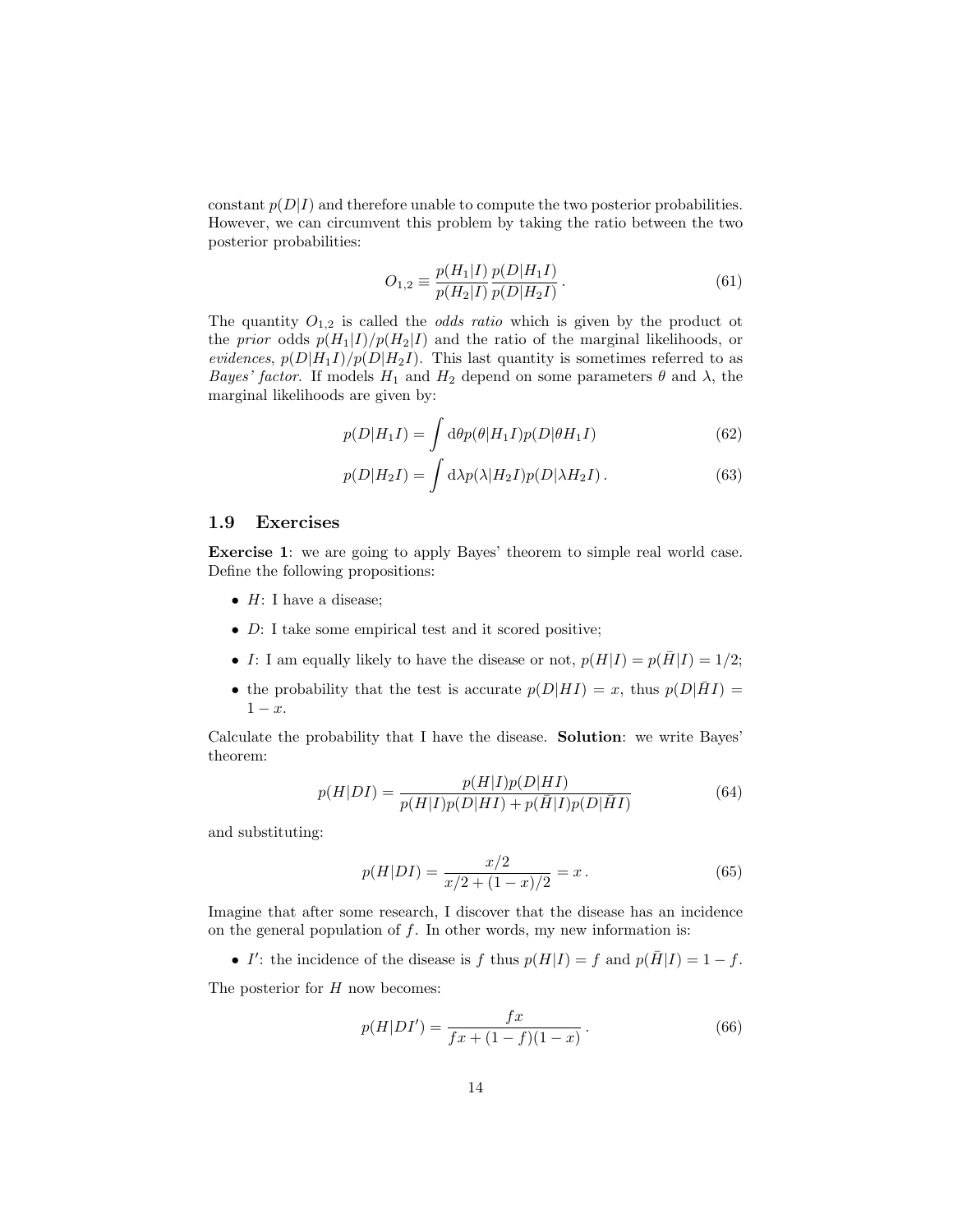|           | Table 3: Data for the fit. |
|-----------|----------------------------|
| $x_i$     | $y_i$                      |
| 0.0       | 1.57129490689              |
| $0.125\,$ | 0.914016426729             |
| 0.25      | 2.1243353749               |
| 0.375     | 2.10805830428              |
| $0.5\,$   | 1.66384432878              |
| 0.625     | 1.95268182775              |
| 0.75      | 2.43112267387              |
| 0.875     | 2.40144721746              |
| 1.0       | 3.40462164356              |

We can generalise the posterior above to  $N$  independent tests:

$$
p(H|D_1...D_N I') = \frac{fx^N}{fx^N + (1-f)(1-x)^N}.
$$
\n(67)

If  $x = 0.9$  and  $f = 10^{-5}$ , how many tests do I need to take to be sure at  $99.5\%$ to have the disease? We are going to solve this using python:

import numpy as np import matplotlib . pyplot as plt

def  $p(f, x, n)$ : num = f ∗x∗∗n den = f \* x \* \* n +  $(1.0 - f)$  \*  $(1.0 - x)$  \* \* n return num/ den

```
number\_of\_tests = range(1,11)ps = np.array([p(0.00001, 0.9, n) for n in number-of-tests])
\text{closest}\_\text{in}\_\text{ex} = \text{np}\.\text{abs}(\text{ps}-0.995).\text{argmin}()print "number_of_tests_needed_is_",number_of_tests[closest_index]
plt.plot(number_of_test, ps)plt : xlabel("number\_of\_tests")plt. y label (" probability of-having-the-disease")
plt.show()
```
For our parameters, the answer is 8.

Exercise 2: we are given a set of data plus error bars, Table 3. We try to explain the observed data both using a linear and a quadratic laws. Which one is favored by the data?

Solution: define the following propositions:

- $H_1$ : the datum  $y_i = ax_i + b$ ;
- $H_2$ : the datum  $y_i = ax_i^2 + bx_i + c$ ;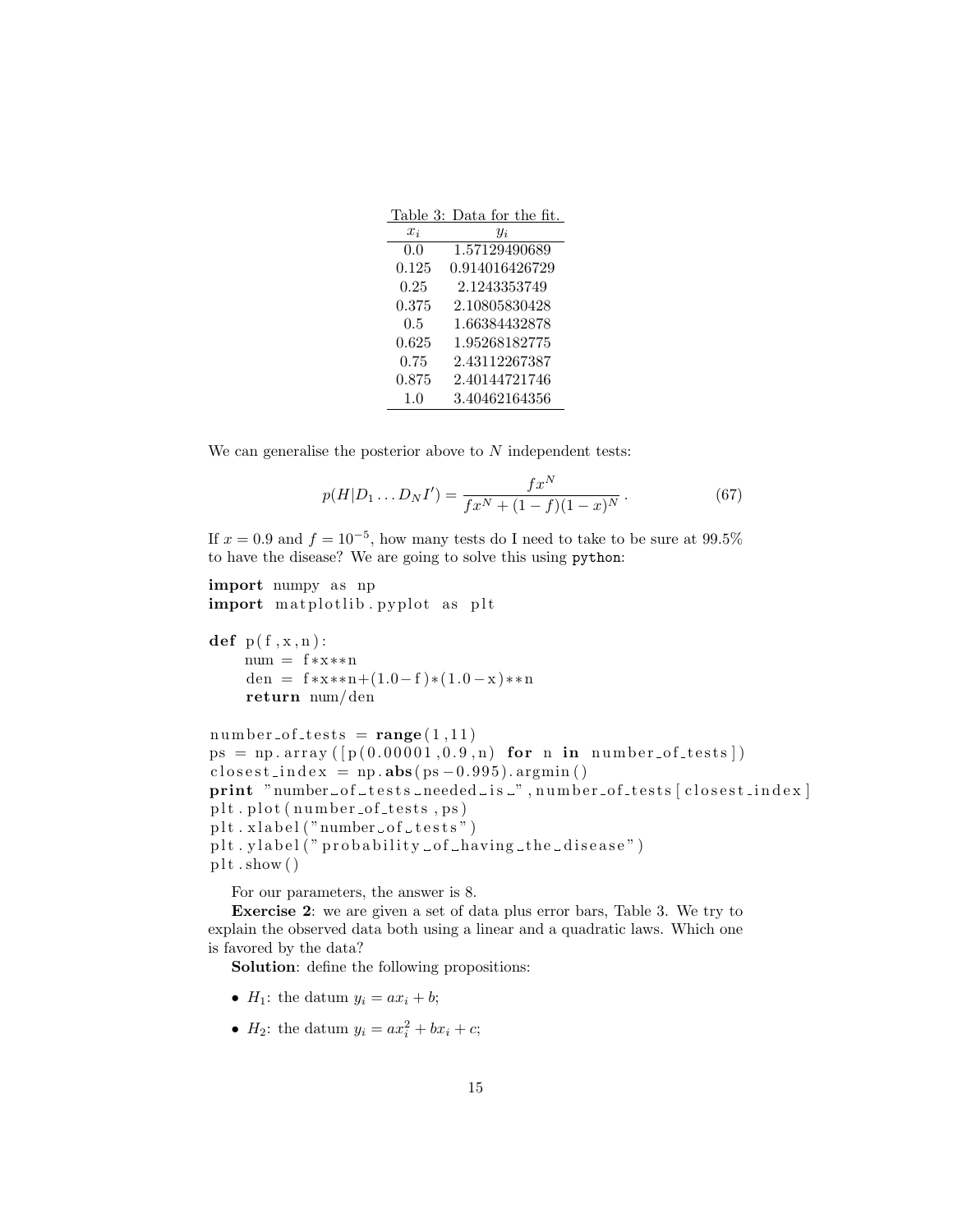- I: the models  $H_1$  and  $H_2$  are equally probable and the distribution of uncertainties is Gaussian with standard deviation  $\sigma$ ;
- D: the data  $d_1, \ldots, d_n$ .

As usual, we write our data as

$$
d_i = y_i + e_i \tag{68}
$$

and the distribution of  $e_i$  is known to be a Gaussian.

*Linear law:* the parameters in our model are  $a$  and  $b$ , the slope and intercept of the "fitting" line. As usual, we write Bayes' theorem:

$$
p(ab|DH_1I) = p(ab|H_1I) \frac{p(D|abH_1I)}{\int dadbp(ab|H_1I)p(D|abH_1I)}.
$$
 (69)

We have seen that in deterministic models, the likelihood is defined by the uncertainty probability distribution, therefore:

$$
p(D|abH_1I) = \frac{1}{\sqrt{2\pi}\sigma} \exp\left[-\frac{1}{2}\sum_{i} \frac{(d_i - ax_i - b)^2}{\sigma^2}\right].
$$
 (70)

We need to specify prior distributions for  $a$  and  $b$ . We are going to chose independent priors so that  $p(ab|H_1I) = p(a|H_1I)p(b|H_1I)$  and set them to be uniform between some  $a_{min}$ ,  $a_{max}$  and  $b_{min}$ ,  $b_{max}$ :

$$
p(a|H_1I) = \frac{1}{a_{max} - a_{min}}\tag{71}
$$

$$
p(b|H_1I) = \frac{1}{b_{max} - b_{min}}\tag{72}
$$

$$
(73)
$$

from which we get the joint posteriors as:

$$
p(ab|DH_1I) \propto \frac{1}{\sqrt{2\pi}\sigma} \exp\left[-\frac{1}{2}\sum_i \frac{(d_i - ax_i - b)^2}{\sigma^2}\right].
$$
 (74)

We are, however, interested in the evidence for model  $H_1$ 

$$
p(D|H_1I) = \int_{a_{min}}^{a_{max}} da \int_{b_{min}}^{b_{max}} db \exp\left[-\frac{1}{2}\sum_i \frac{(d_i - ax_i - b)^2}{\sigma^2}\right].
$$
 (75)

The integral in Eq. (75) can be computed analytically by completing the square and assuming that the limits of integration are so large to be approximately ±∞. However, we are going to compute it numerically using python, see later section.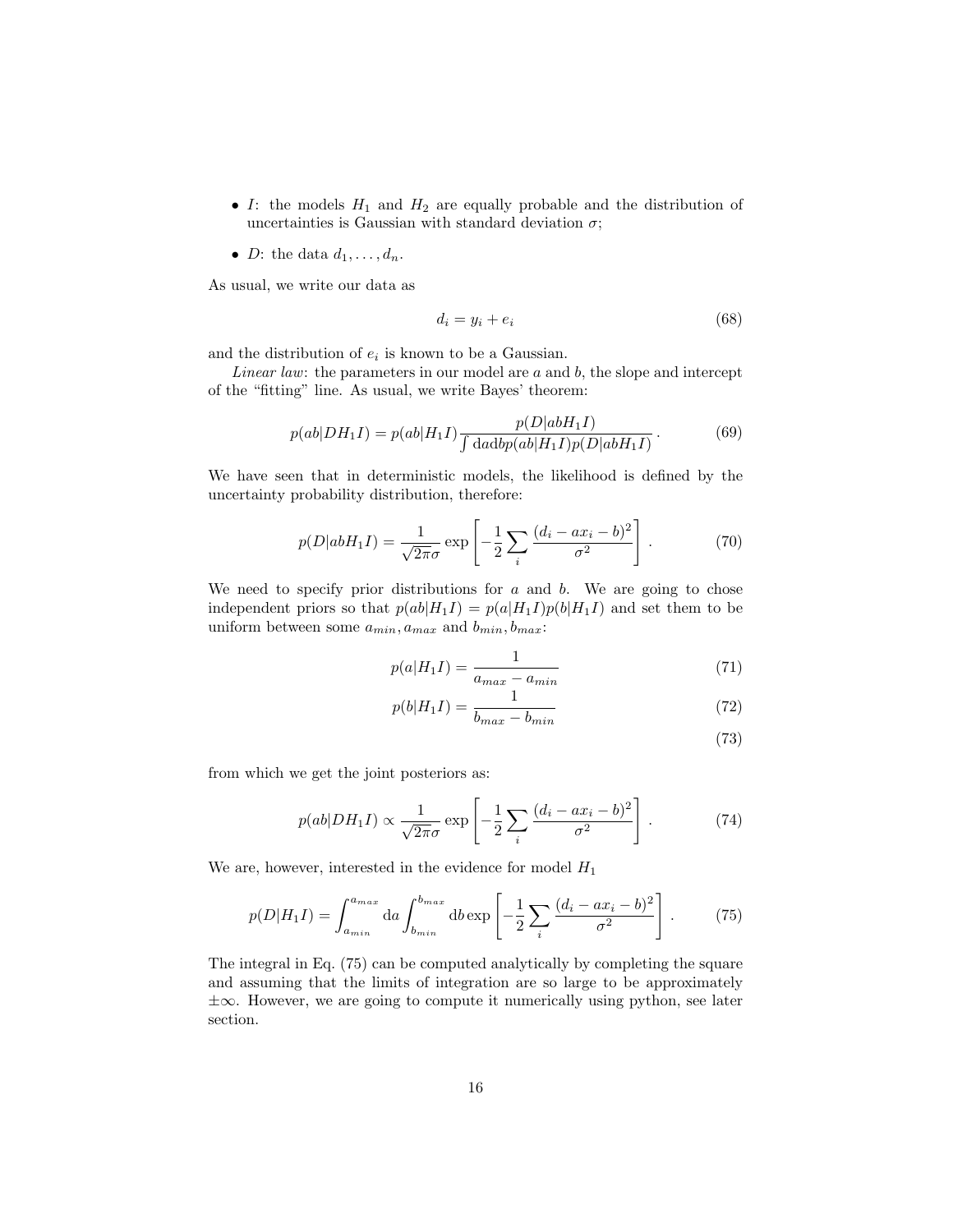Quadratic law: the parameters in our model are  $a, b$  and  $c$ . Let's write Bayes' theorem:

$$
p(abc|DH_1I) = p(abc|H_1I) \frac{p(D|abcH_1I)}{\int dadbdcp(abc|H_1I)p(D|abcH_1I)}.
$$
 (76)

As before, the likelihood is defined by the uncertainty probability distribution:

$$
p(D|abcH_1I) = \frac{1}{\sqrt{2\pi}\sigma} \exp\left[-\frac{1}{2}\sum_i \frac{(d_i - ax_i^2 - bx_i - c)^2}{\sigma^2}\right].
$$
 (77)

Choosing uniform prior distributions for  $a, b$  and  $c$ , we obtain the posterior:

$$
p(abc|DH_1I) \propto \frac{1}{\sqrt{2\pi}\sigma} \exp\left[-\frac{1}{2}\sum_i \frac{(d_i - ax_i^2 - bx_i - c)^2}{\sigma^2}\right].
$$
 (78)

We are, however, interested in the evidence for model  $H_1$ 

$$
p(D|H_1I) = \int_{a_{min}}^{a_{max}} da \int_{b_{min}}^{b_{max}} db \int_{c_{min}}^{c_{max}} dc \exp\left[-\frac{1}{2} \sum_i \frac{(d_i - ax_i^2 - bx_i - c)^2}{\sigma^2}\right].
$$
\n(79)

The integral in Eq. (79) could also be computed analytically under the same approximation as for Eq.(75). However, we are going to compute it numerically using python.

```
import numpy as np
y = np \cdot array ( [ 0.62165013, 1.02361924, 1.51161683, 0.78429014, ]0.76852557, 1.3840013,2.98271159, 2.62484856, 2.51702153]x = np. linspace (0, 1, 9)from scipy integrate import dblquad, tplquad
sig = 0.5def linear(x, a, b):
    return a∗x+b
def quadratic(x, a, b, c):
    return a∗x∗∗2+b∗x+c
def likelihood_lin(a, b, x, y):
    num = (y-linear(x, a, b))**2
    return np. \exp(-0.5*np.sum(num)/sig**2)def likelihood_quad(a, b, c, x, y):
    num = (y-quadratic(x, a, b, c))**2
```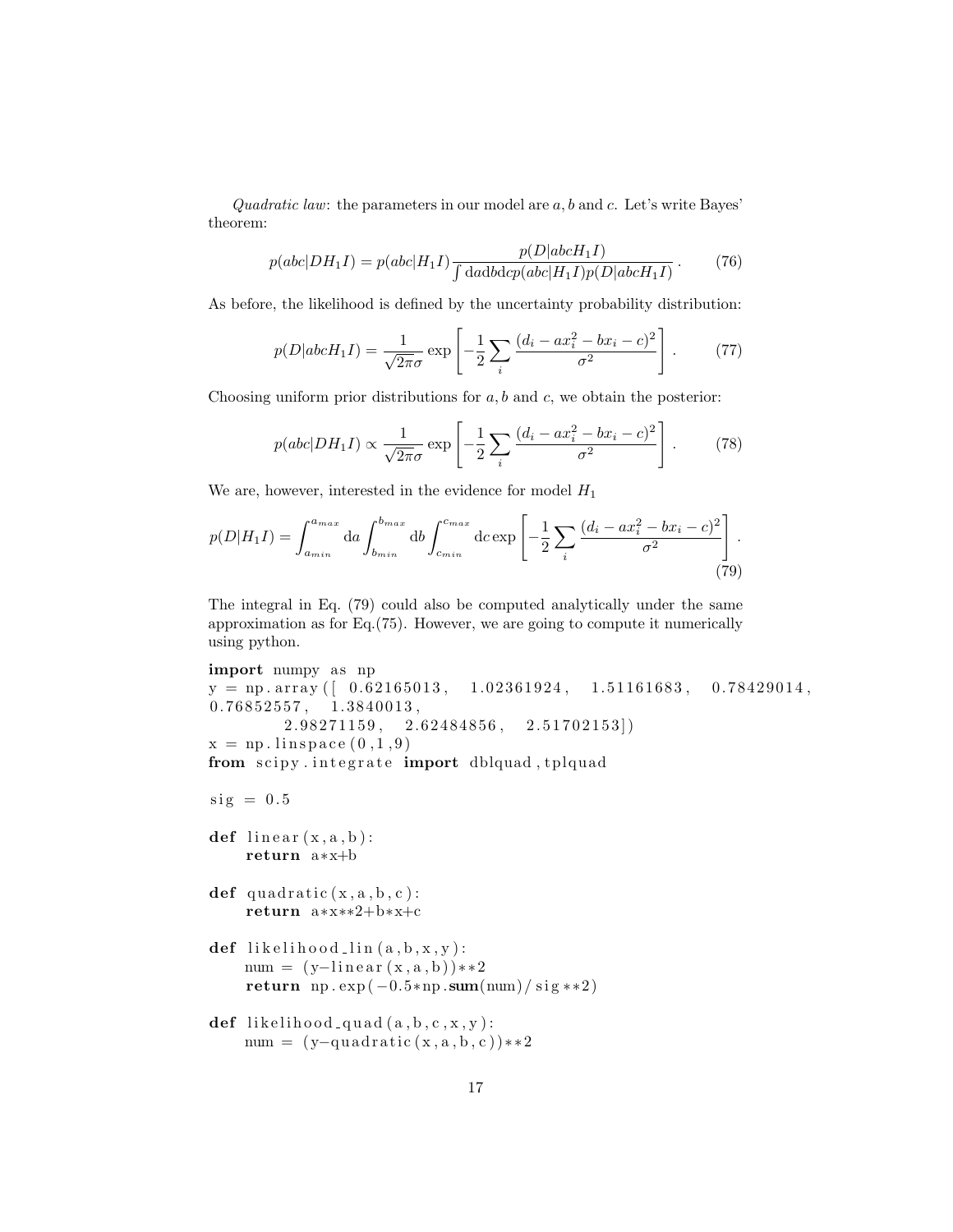return np.  $\exp(-0.5*np.sum(num)/sig**2)$ 

 $a_{\text{min}} = -10.0$  $a_{max} = 10.0$  $b_{\text{min}} = -10.0$  $b_{max} = 10.0$  $c_{\text{min}} = -10.0$  $c_{\text{max}} = 10.0$  $result\_lin = dblquad (likelihood\_lin,$  $b$ <sub>min</sub>,  $b$ <sub>max</sub>,  $lambda x: a.min,$  $lambda x: a_max,$  $\arg s = (x, y)$  $print$  " marginal likelihood linear  $\text{model} = "$ , result lin [0]  $result-quad = tplquad (likelihood-quad,$ a<sub>min</sub>, a<sub>max</sub>, lambda  $y : b$ <sub>min</sub>, lambda  $y : b$ <sub>max</sub>, lambda  $x, y: c \nvert min$ , lambda  $x, y: c \text{ max}$ ,  $arg s = (x, y)$  $print$  " marginal likelihood quadratic model  $=$  ", result quad [0] print "Bayes\_factor  $=$ ", result\_lin  $[0]/$  result\_quad  $[0]$ 

the odds ratio between  $H_1$  and  $H_2$  for prior odds equal to 1, as specified by the information  $I$  is:

$$
O_{1,2} \simeq 0.14 \,. \tag{80}
$$

A Bayesian verification of the Central Limit theorem: We are going to give now a Bayesian demonstration of a fundamental theorem in probability theory, the Central Limit Theorem (CLT). The CLT states:

 $\bullet$  given a set of *n* independent variables that are identically distributed with unknown probability distribution having finite mean  $\mu$  and finite variance  $\sigma^2$ , then the sample average has a distribution with mean  $\mu$  and variance  $\sigma^2/n$  that tends to a Gaussian distribution for  $n \to \infty$ .

. Incidentally, this might be to origin of the name "Normal" which is also used to indicate the Gaussian distribution.

Consider this problem:

- I: a widget is made of 2 components
- Y: the widget has a lenght  $\in [y, y + dy]$
- $X_1$ : the first component has a lenght  $\in [x_1, x_1 + dx_1]$
- $X_2$ : the widget has a lenght  $\in [x_2, x_2 + dx_2]$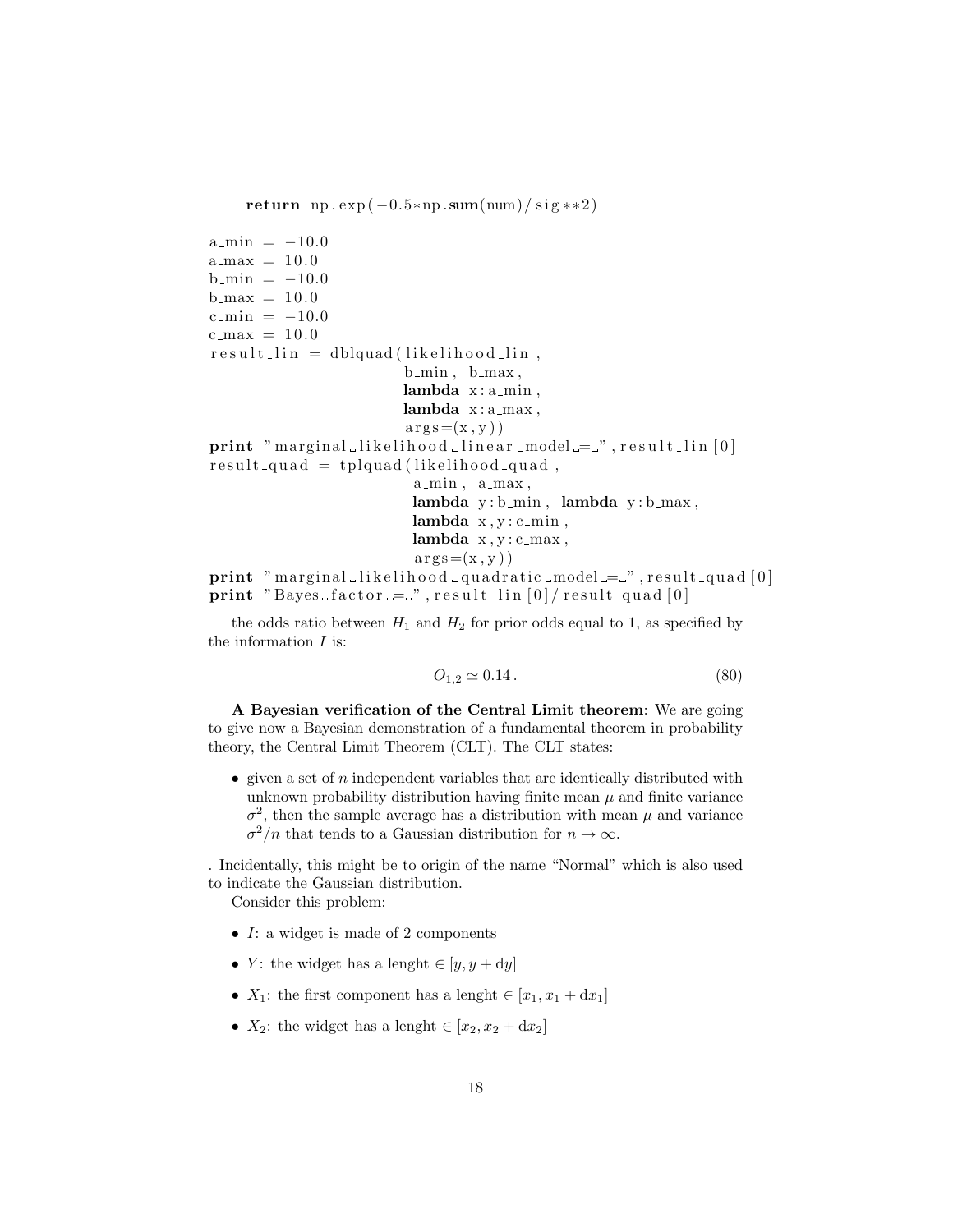We know that

$$
p(X_1|I) = f_1(x_1)
$$
\n(81)

$$
p(X_2|I) = f_2(x_2)
$$
\n(82)

and we want to calculate  $p(Y|I)$ . Consider the joint probability for  $Y, X_1, X_2$ :

$$
p(Y|I) = \int \int dX_1 dX_2 p(YX_1 X_2|I) = \int \int dX_1 dX_2 p(Y|X_1 X_2 I) p(X_1|I) p(X_2|I)
$$
\n(83)

from the definition of the problem, we have:

$$
p(Y|X_1, X_2I) = \delta(y - x_1 - x_2)
$$
\n(84)

so

$$
p(Y|I) = \int \int dx_1 dx_2 f_1(x_1) f_2(x_2) \delta(y - x_1 - x_2) = \int dx_1 f_1(x_1) f_2(y - x_1)
$$
\n(85)

which is a convolution integral. We can extend the treatment to the case in which the widget is made of three components introducing

• Z: the widget has a lenght  $\in [z, z + dz]$ .

$$
p(Z|I) = \iint\limits_{\mathcal{L}} \int \limits_{\mathcal{L}} dX_1 dX_2 dX_3 p(ZX_1 X_2 X_3 | I) \tag{86}
$$

$$
= \int \int dY dX_3 p(X_3|I) p(Z|YX_3|I) p(Y|I)
$$
\n(87)

$$
\implies p(Z|I) = \int dy f(y) f_3(z - y) \tag{88}
$$

Exercise : write a small script to reproduce Figure 1. Solution :

```
import numpy as np
from scipy.signal import fftconvolve
import matplotlib . pyplot as plt
```

```
def constant(x):
     ret = np \cdot zeros (len(x))for i in \mathbf{x}range (\mathbf{len}(x)):
          if -1 < x[i] < 1:
                ret[i]=1.return ret
```

```
def normal(x, mu, sigma):
    return np. exp (-0.5*((x-mu)/\text{sigma})**2)/np. sqrt(2.*np.pi)*signa*signa)
```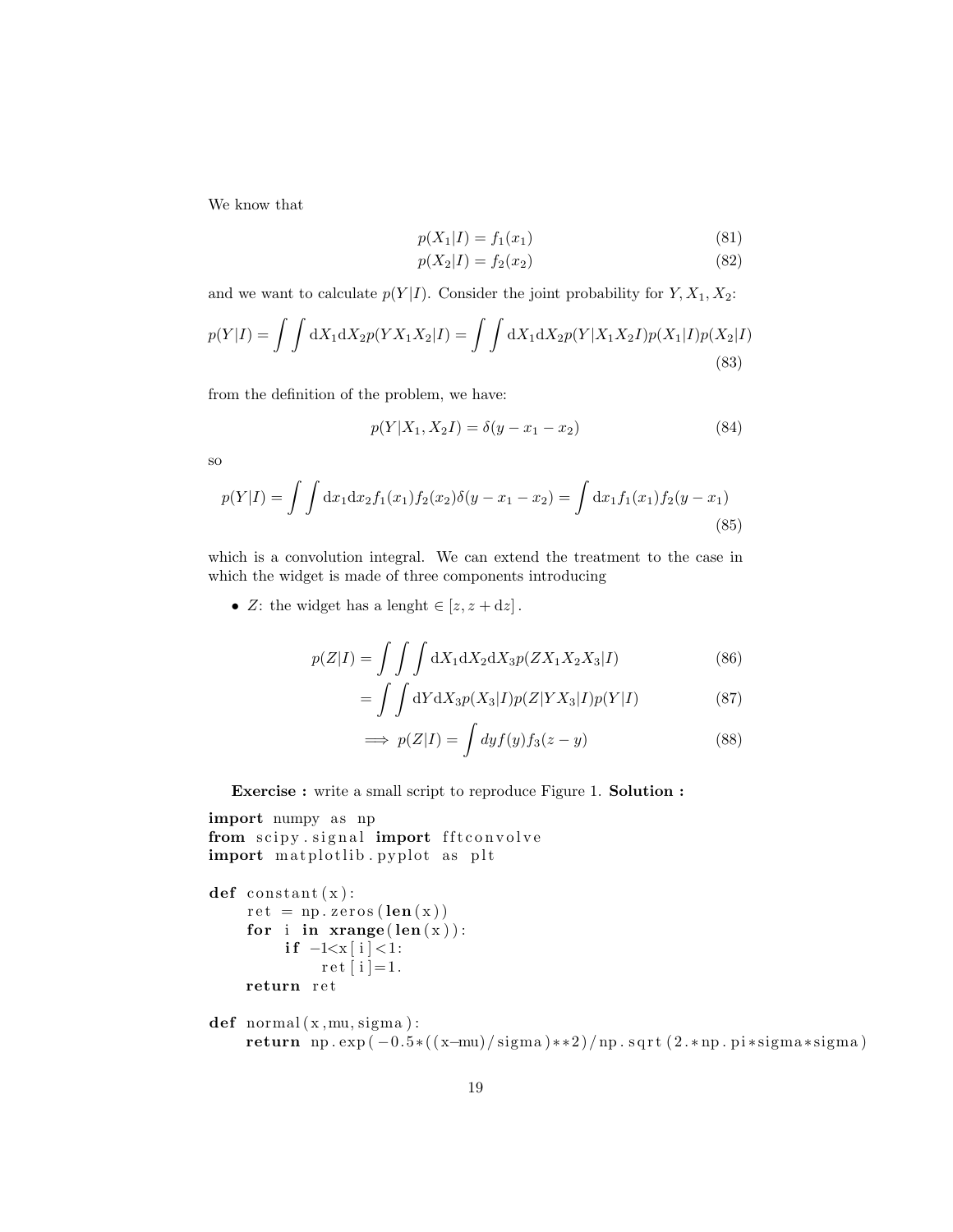

Figure 1: Left: probability distribution obtained from the convolution of  $n \in$ [2, 10] uniform distributions. In black the Gaussian distributions having same mean and variances as the resulting distribution from the convolution. Already after 4 convolutions, the Gaussian is a very good approximation to the actual distribution. Right: scaling of the variance as a function of  $n$ . The variance follows the expectation of  $1/n$ .

```
delta = 0.1x = np. linspace (-5.5, 256)#np. arange (10)* delta -3.0
delta = np \cdot diff(x) [0]c = constant(x)c / = ( c * delta ) . sum()plt. plot (x, c, \text{label} = "n = 1")mu = []var =[]
mu. append ( np. sum(x * c * np \cdot diff(x) [0]))
var . append ( np . sqrt (np . sum ( c *np . d i f f ( x ) [0] * (x - mu[-1]) **2)))
plt. plot (x, normal(x, mu[-1], var[-1]),
           color='k', linewidth = 2.0,
           alpha = 0.5)
for j in \mathbf{xrange}(1,10):
     c = np. convolve (c, constant(x), 'full')xp = np. linspace (-5.5, len(c))c = (c * np \cdot diff(xp) [0]) . sum()plt.plot (xp, c, label=" n = \mathcal{A}^{\omega}(\tilde{a} + 1))mu. append ( np. sum(xp*c*np \cdot diff(xp) [0]))var . append ( np . sqrt (np . sum ( c *np . d if f (xp ) [0] * (xp-mu[-1]) **2)))
     p l t . p l o t (xp, normal (xp, mu[-1], var [-1]),
                 color='k', linewidth = 2.0, alpha = 0.5)
plt.legend()
plt. xlabel('x')plt. y \,label( 'p(x | I)')
plt \cdot xlim(-2,2)
```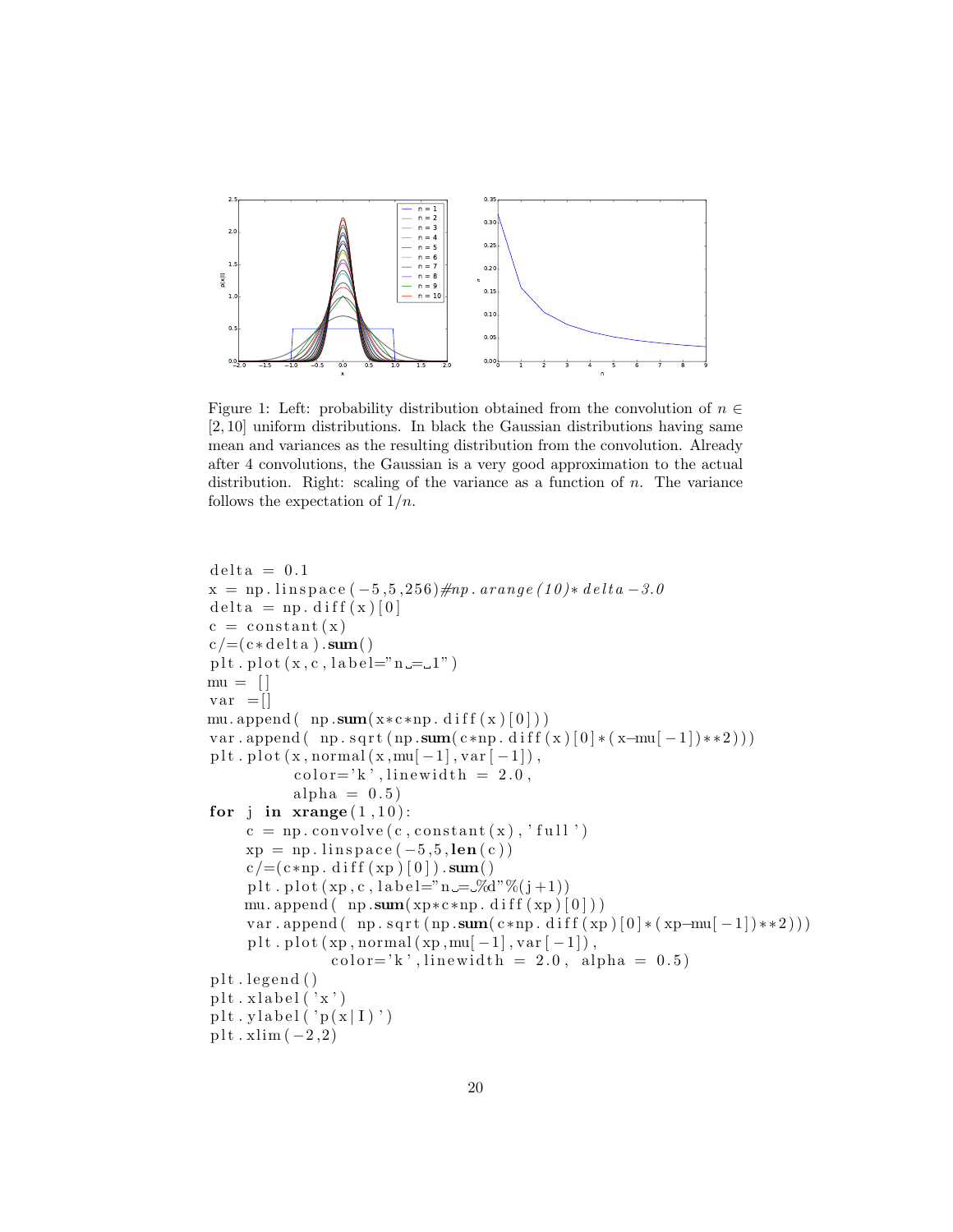```
plt. savefig ('clt.pdf',bbox_inches='tight')
plt . clf()plt.plot (np.array(var) * * 2)
plt. xlabel('n')plt. y \leq h(r \cdot \text{sigma} \cdot \text{sigma} \cdot \text{sigma} \cdot \text{sigma} \cdot \text{sigma} \cdot \text{sigma} \cdot \text{sigma} \cdot \text{sigma} \cdot \text{sigma} \cdot \text{sigma} \cdot \text{sigma} \cdot \text{sigma} \cdot \text{sigma} \cdot \text{sigma} \cdot \text{sigma} \cdot \text{sigma} \cdot \text{sigma} \cdot \text{sigma} \cdot \text{sigma} \cdot \text{sigma} \cdot \text{sigma} \cdot \text{sigma} \cdot \text{sigma} \cdot \text{sigma} \cdot \text{sigma} \cdot \text{sigma} \cdot \text{sigma} \cdot \text{sigma} \cdot \text{sigma} \cdot \text{sigmaplt.savefig ('clt_sigma.pdf', bbox_inches='tight')
```
# 2 Numerical methods

The recent years emergence and success of Bayesian methods has been fueled also by the advances in computational techniques. The computation of posteriors and evidences requires the evaluation of multi-dimensional integrals which are untreatable without special care. As we will see in Section 3, the analysis of gravitational wave signals from the coalescence of compact binary systems requires integrating functions in 9 to 15 dimensions for general relativity models that include a minimal amount of physics. The dimensionality in more advanced models, e.g. including the effect of matter or putative violations of general relativity, can increase substantially. These problems can be tackled and solved using Monte Carlo techniques, and in particular Markhov Chain Monte Carlo (MCMC) methods such as the Metropolis-Hastings algorithm.

#### 2.1 Metropolis-Hastings algorithm

Assume we can write the joint posterior density for a set of parameters  $x$ ,  $p(x|DI)$  and we are interested in computing the expectation value of some function  $f(x)$  over  $p(x|DI)$ . The expectation value is defined as

$$
E[f(x)] = \langle f(x) \rangle = \int_{V} dx f(x) p(x|DI) \equiv \int_{V} dx g(x) \tag{89}
$$

where  $V$  is the volume of the parameter space defined by  $x$ . For instance, in the one dimensional case

- mean:  $\mu = \int dx x p(x|DI);$
- variance:  $\sigma^2 = \int dx (x \mu)^2 p(x|DI)$ .

When the dimensionality of the parameter space is large, computing the integrals necessary for expectation values is an extremely challenging task. This is the subject matter of Monte Carlo integration. In its most basic variant, the procedure is to pick  $n$  random points uniformly distributed in the volume  $V$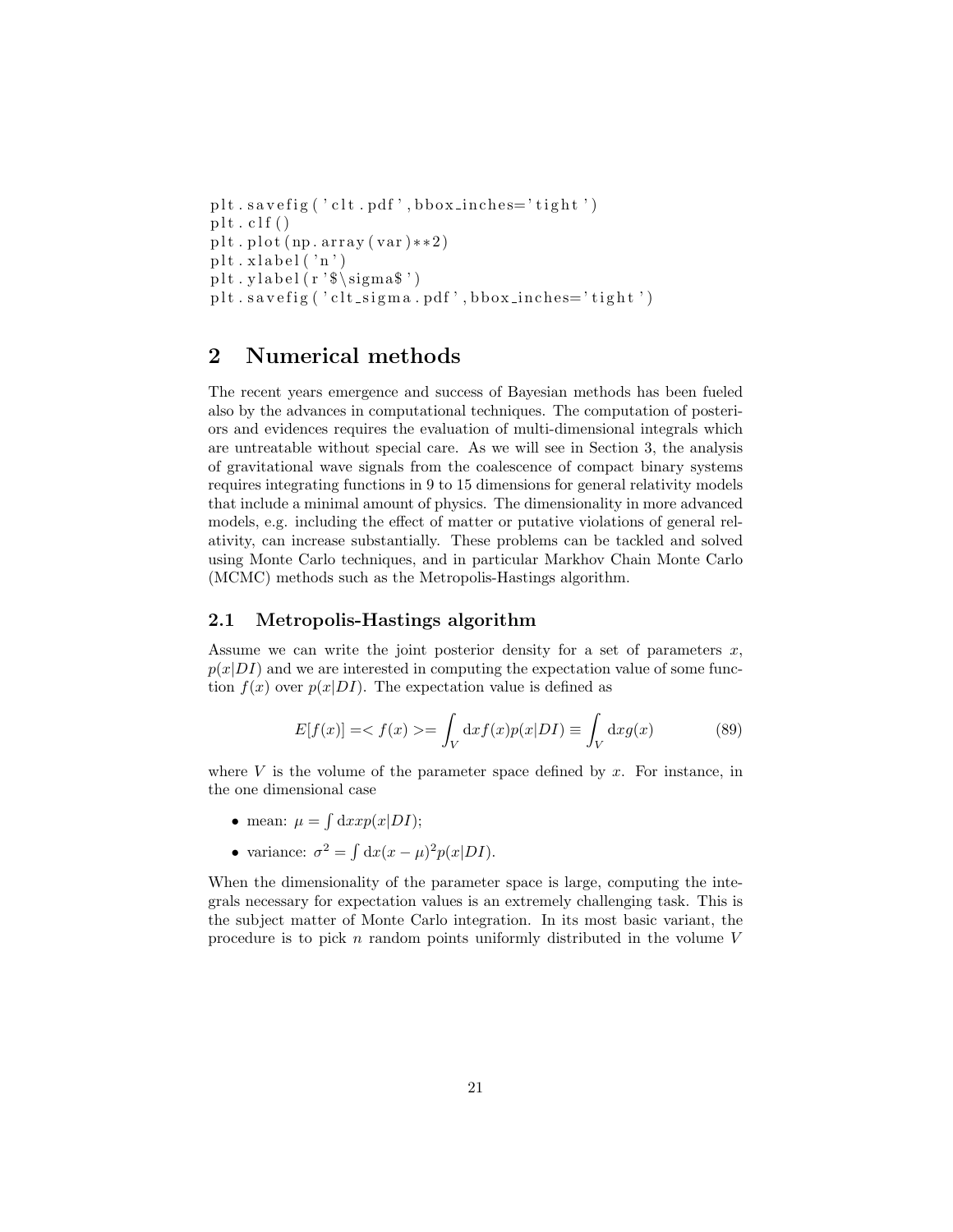estimate

$$
\int dx g(x) \approx V \times \langle g(x) \rangle \pm V \times \sqrt{\frac{\langle g^2(x) \rangle - \langle g(x) \rangle^2}{n}} \qquad (90)
$$

$$
\langle g(x) \rangle = \frac{1}{n} \sum_{j} g(x_j) \tag{91}
$$

$$
\langle g^2(x) \rangle = \frac{1}{n} \sum_{j} g^2(x_j). \tag{92}
$$

It is clear that the naive Monte Carlo procedure outlined above is bound to fail for large dimensional spaces. First of all, the error in the integral decreases only as  $1/n$ , but most importantly the efficiency of the algorithm decreases exponentionally with the dimensionality. Thus, the key to the solution of this problem is to be able to produce samples from the *target* density  $p(x|DI)$  in an efficient way.

The idea of MCMC algorithms is to replace the uniform sampling in the volume  $V$  with a random walk in  $V$  in such a way that the walk moves across  $V$ following  $p(x|DI)$ . The random walk is achieved via some *transition* probability  $q(y|x_t)$  that governs whether a given move is accepted or not. In a nutshell the Metropolis-Hastings algorithm is:

- initialise  $x_0$  randomly in  $V$ ;
- while  $t < N$ :
	- generate y from  $q(y|x_t);$
	- compute the *acceptance probability*  $a(x_t, y)$

$$
a(x_t, y) = \min\left(1, \frac{p(x|DI)}{p(x|DI)} \frac{q(x_t|y)}{q(y|x_t)}\right);
$$
\n(93)

- sample u from a uniform distribution  $\in [0, 1]$ ;
- if  $u \leq a(x_t, y)$  then  $x_{t+1} = y$ ;
- else  $x_{t+1} = x_t$  and  $t = t + 1$

Exercise 3: write a Metropolis-Hastings algorithm in python to generate samples from standard Gaussian distribution.

Solution:

```
import numpy as np
import matplotlib pyplot as plt
def standard_normal(z):
     return np. \exp(-z \times z / 2.)/np \cdot \sqrt{2 \times np \cdot pi}
```
 $n = 10000$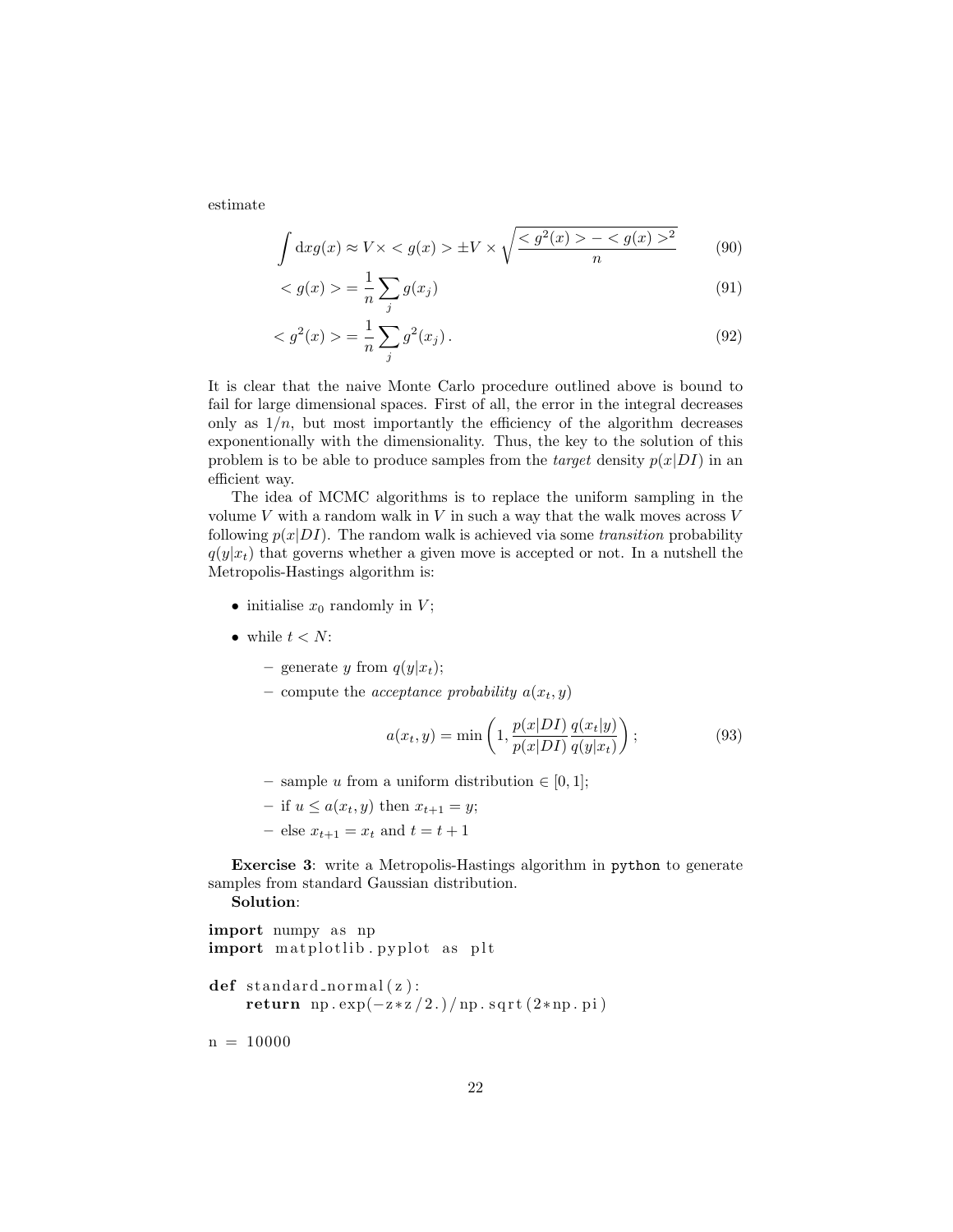```
alpha = 1x = np.random. uniform (-1,1)samples = []samples . append (x)\# generate n random updates choosing a uniform transition probability
# between -alpha and alpha
update s = np.random.uniform(-alpha, alpha, alpha, size=n)for i in \mathbf{x}range (1, n):
    y = x + \text{ updates}[i]
    \# acceptance\ probability, the transition probability simplifies
    aprob = min([1., standard-normal(y)/standard-normal(x)])u = np.random. uniform (0,1)if u < aprob:
         x = ysamples.append(x)#p l otting the results:
# theoretical curvex = np. linspace (-3, 3, 100)y = standard_normal(x)
myfig = plt~figure(1)ax = myfig.add-subplot(211)ax . set _title ( 'Metropolis-Hastings ')
ax. plot(samples)ax = myfig.add-subplot(212)ax. hist(samples, bins = 30, normed = 1)ax. plot(x, y, 'r')ax.set_ylabel('Frequency')
ax.set_xlabel('x')ax \cdot legend\left(\left(\right. \left'PDF\right., \left.'Samples\right.\right)\right)plt.show()
```
# 3 Gravitational waves data analysis

The problem of measuring the parameters of a gravitational wave signal from the coalescence of a compact binary system can be summerised as follows. Under the hypothesis that there is a signal embedded in the noise, the detector data stream  $d(t)$  is

$$
d(t) = n(t) + h(t; \theta)
$$
\n(94)

where  $n(t)$  is the noise time series and  $h(t, \theta)$  is the gravitational wave signal which depends on a set of parameters  $\theta$ , properly coupled to the detector tensor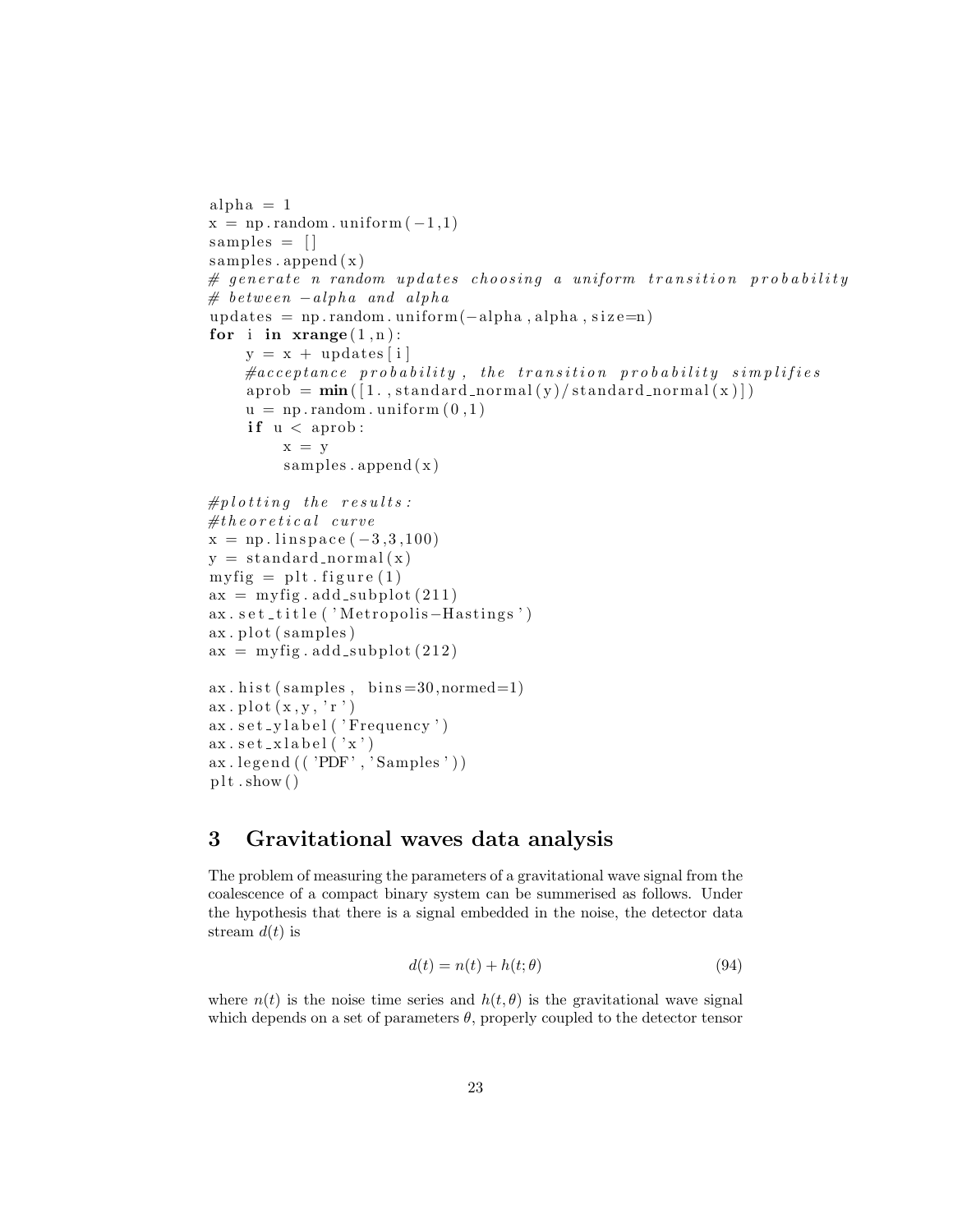

Figure 2: Top: Markhov chain. Bottom: 5000 samples from the target distribution, in red the true posterior.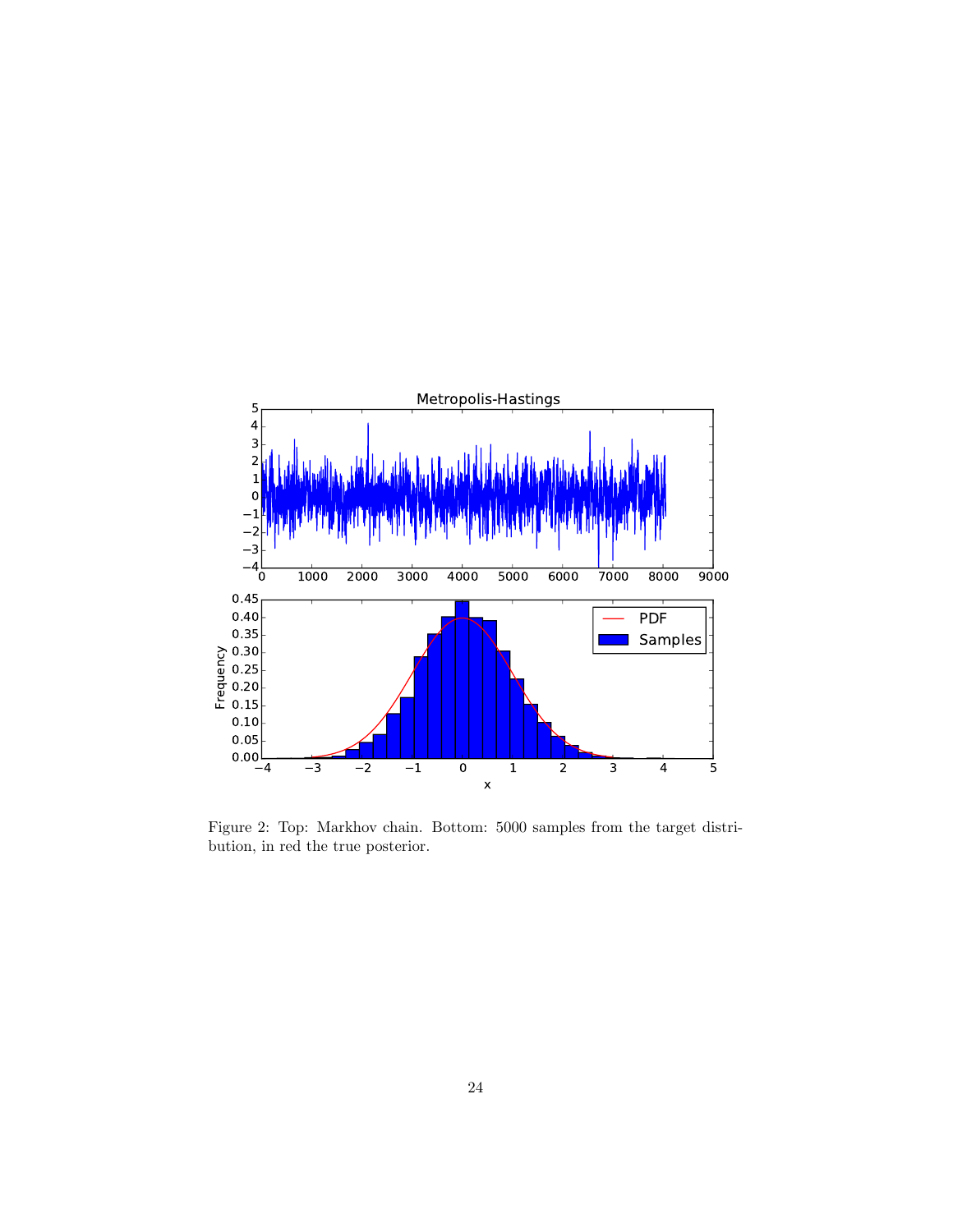in the frame of the detector:

$$
h(t, \theta) = F_{+}h_{+}(t, \theta) + F_{\times}h_{\times}(t, \theta)
$$
\n(95)

and the functions  $F_+$  and  $F_\times$  are the *antenna pattern* functions. Our purpose is to compute the joint posterior distribution for  $\theta$  under the assumptions made by model  $H$ . As usual, we write Bayes' theorem:

$$
p(\theta|DHI) = p(\theta|HI) \frac{p(D|\theta HI)}{\int d\theta p(\theta|HI)p(D|\theta HI)}.
$$
\n(96)

The usual assumption is that the waveform predicted by model  $H$  is known exactly, therefore we are under the conditions described in Section 1.7.4 and the likelihood for the data  $D$  is uniquely set by the distribution of the noise.

#### 3.1 The noise model

The output of a complex system as a ground based laser interferometer is a very complex function of all its components. At any given instant, what the sensors register is a superposition of many independent sources of noise: for instance thermal noise from the mirror, seismic noise, thermal noise from the suspensions of the mirror, laser frequency noise, laser shot noise, etc. However, we are not interested in the details of how each process is contributing to the output, all we care about is understanding the statistical properties of this incoherent superposition and understand the average output as well as the fluctuations around it. In this way, one is able to flag some extreme output, such as the presence of a coherent gravitational wave, as an extremely unlikely noise event. Thus, we are looking for a probability distribution  $p(n|I)$  which maximises our uncertainty. We have already noted in Section ?? that given some contraints, the distribution that maximise our state of uncertainty must have maximal entropy. Therefore, what constaints can we put on  $p(n|I)$ ?

The following treatment follows closely [3]. Consider now a time series  $n(t)$ and its samples  $n_1, \ldots, n_k$  taken at equally spaced times  $t_i, t_i = i\Delta t$ . The time series  $n_i$  can be equivalently expressed in Fourier series:

$$
n_i = \frac{1}{\sqrt{k\Delta t}} \sum_{j=0}^{k/2} a_j \cos(2\pi f_j t_i) + b_j \sin(2\pi f_j t_i) \quad \text{with} \quad f_j = \frac{j}{N\Delta t} = j\Delta f \tag{97}
$$

where, by definition  $b_0 = b_{k/2} = 0$  and we assumed k to be even. The number of non-zero elements in the  $n_i$ s and in the  $a_j$  and  $b_j$ s is the same, and the coefficients are obtained by a discrete Fourier transform:

$$
a_j = \frac{2}{k\Delta t} \sum_i n_i \cos(2\pi f_j t_i)
$$
\n(98)

$$
b_j = \frac{2}{k\Delta t} \sum_i n_i \sin(2\pi f_j t_i).
$$
 (99)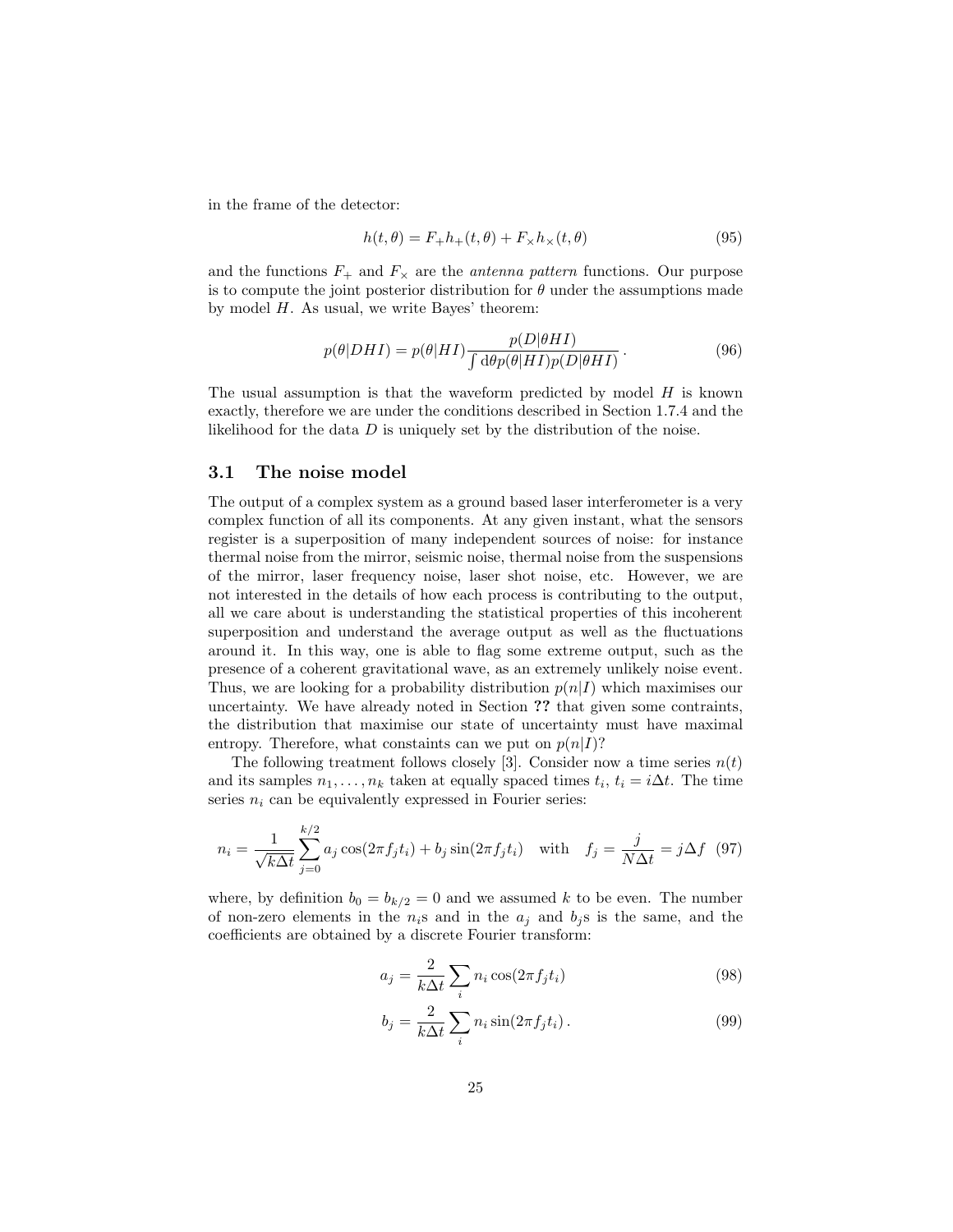The trigonometric functions in Eq. (97) are an orthonormal basis in the sample space. Moreover, the expression in (97) could be written in terms of an amplitude and a phase rather than in terms of the two amplitudes  $a_j$  and  $b_j$ :

$$
n_i = \frac{1}{\sqrt{k\Delta t}} \sum_{j=0}^{k/2} \lambda_j \sin(2\pi f_j t_i + \phi_j)
$$
\n(100)

and:

$$
\lambda_j = \sqrt{a_j^2 + b_j^2} \tag{101}
$$

$$
\phi_j = \begin{cases}\n\arctan(b_j/a_j) & \text{if } a_j > 0 \\
\arctan(b_j/a_j) \pm \pi & \text{if } a_j < 0\n\end{cases}
$$
\n(102)

Define now the function of the Fourier frequencies of the time series  $s(f_j)$  as

$$
s(f_j) = a_j^2 + b_j^2 = \frac{\Delta t}{k} |\tilde{n}(f)|^2
$$
\n(103)

which is the discrete analog of the *one-sided power spectral density*. The function  $\tilde{n}(f)$  is the discrete Fourier transform of  $n(t)$ .<sup>2</sup> The variables  $a_j^2, b_j^2$ , as well as  $n_i \forall i, j$ , are unknown. They are therefore described by some (unknown) probability distribution. If we assume that  $p(n_i|I)$   $\forall i$  is a zero mean distribution, thanks to Eq. (103), necessarily the  $a_j^2, b_j^2$  and  $s(f_j)$  are described by some zero mean distribution. If we compute the expectation value<sup>3</sup> of Eq. (103) over the unknown distribution  $p(n_i|I)$ , we find that

$$
E[s(f_j)] = E[a_j^2 + b_j^2] = E[a_j^2] + E[b_j^2] = \sigma_{a_j}^2 + \sigma_{b_j}^2 \equiv \sigma_j^2. \tag{107}
$$

The expectation value of the (one sided) power spectral density is equal to the variance of the Fourier components of the noise. If we assume that  $\sigma_j^2$  is known and that it is the only constraint that our probability distribution needs to obey, the maximum entropy principle, see Section ??, dictates that the probability

$$
\tilde{h}(f) = \sum_{j=0}^{N-1} h(j\Delta t) \exp(-2\pi j \Delta t f)
$$
\n(104)

and of the inverse DFT:

$$
h(t) = \frac{1}{N} \sum_{j=0}^{N-1} \tilde{h}(f_j) \exp(2\pi) f_j t
$$
\n(105)

<sup>3</sup>We remind the reader that the expectation value of a function  $g(x)$  over some distribution  $p(x)$  is defined as

$$
\int dx g(x)p(x) \equiv E[g(x)].
$$
\n(106)

, see Eq. (89)

<sup>&</sup>lt;sup>2</sup>We use a definition of the discrete Fourier transform (DFT) of a function  $h(t)$  as: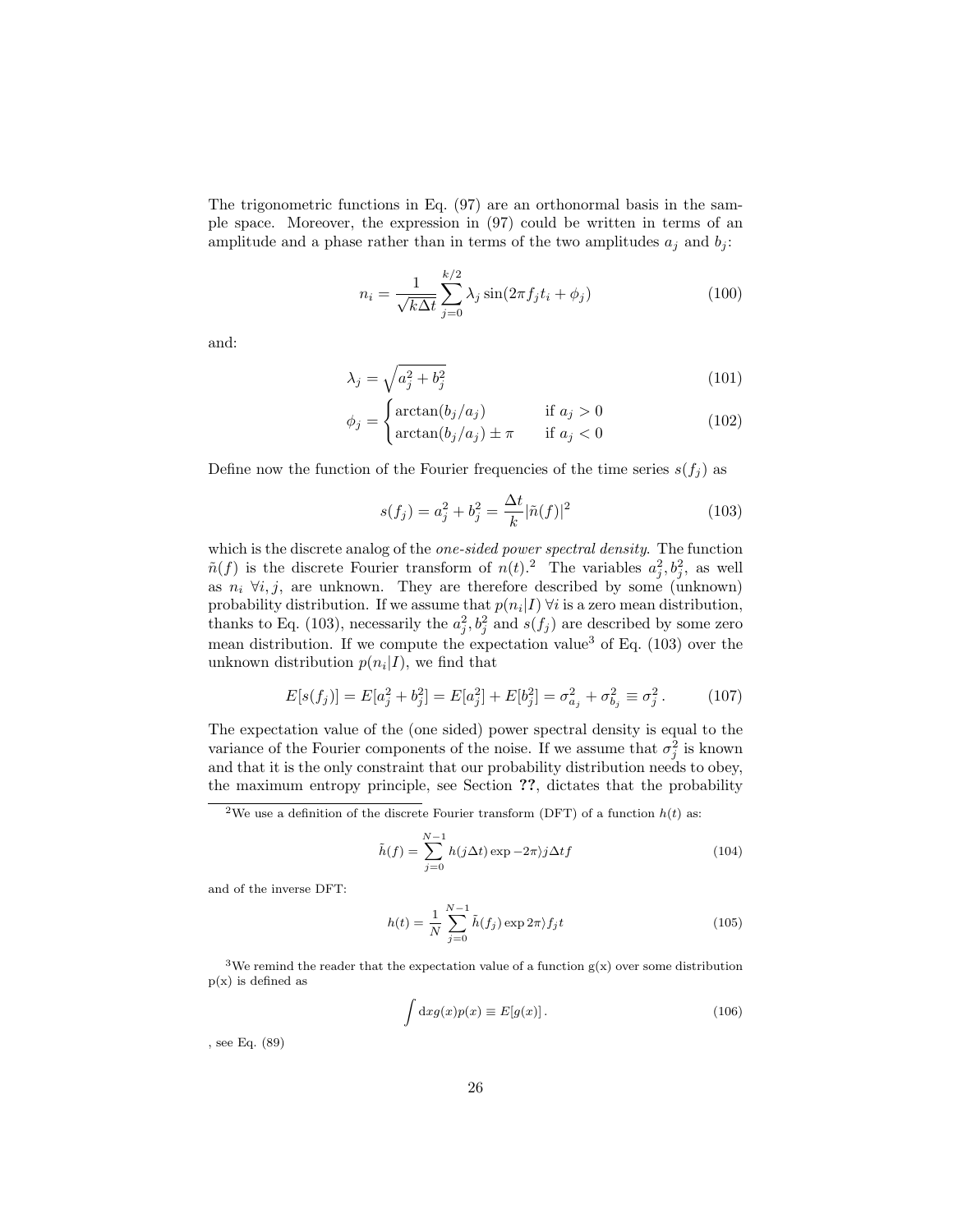distribution for the noise  $\tilde{n}_j$  is a Gaussian distribution with variance equal to  $\sigma_j$ :

$$
p(n_j|I) = \frac{1}{\sqrt{2\pi}\sigma_j} \exp\left[-\frac{1}{2}\frac{\tilde{n}_j^2}{\sigma_j^2}\right].
$$
 (108)

If we assume that the Fourier components  $a_j, b_j \forall j$  are statistically independent, which is true for stationary processes, we can finally write the joint probability for all noise samples as:

$$
p(\tilde{n}_1 \dots \tilde{n}_k | I) = \frac{1}{(2\pi)^{k/2} \prod_{j=1}^k \sigma_j} \exp\left[ -\frac{1}{2} \sum_{j=1}^k \frac{\tilde{n}_j^2}{\sigma_j^2} \right].
$$
 (109)

Thanks to the linearity of the Fourier transform, Eq. (94) holds also in the frequency domain:

$$
\tilde{d}(f) = \tilde{n}(f) + \tilde{h}(f, \theta)
$$
\n(110)

We are therefore in the position of writing the likelihood for the data  $\tilde{d}_1 \dots \tilde{d}_k$ :

$$
p(\tilde{d}_1 \dots \tilde{d}_k | \theta HI) = \frac{1}{(2\pi)^{k/2} \prod_{j=1}^k \sigma_j} \exp\left[ -\frac{1}{2} \sum_{j=1}^k \frac{(\tilde{d}_j - \tilde{h}_j(\theta))^2}{\sigma_j^2} \right]
$$
(111)

and, as a function or the power spectral density:

$$
p(\tilde{d}_1 \dots \tilde{d}_k | \theta HI) = \exp\left[-2\Delta f \sum_{j=1}^k \frac{(\tilde{d}_j - \tilde{h}_j(\theta))^2}{S(f_j)}\right]
$$
(112)

where the normalisation constant, which is irrelevant, has been dropped.

#### 3.2 The signal model

Before we can compute the posterior for  $\theta$ , we need to specify what our model for  $\tilde{h}(f; \theta)$  is and the prior probability on the parameters  $\theta$ . We are going to start by considering a frequency domain analytical model for  $\hat{h}(f; \theta)$ , the inspiral only non-spinning TaylorF2 model [4]:

$$
\tilde{h}(f) = A(f)e^{i\Psi(f)}\tag{113}
$$

$$
A(f) \propto \frac{\mathcal{M}^{5/6} f^{-7/6}}{D_L} \tag{114}
$$

$$
\Psi(f) = 2\pi f t_c - \phi_c - \frac{\pi}{4} + \sum_{j=0}^{7} \left[ \psi_j + \psi_j^{(l)} \ln f \right] f^{(j-5)/3}, \tag{115}
$$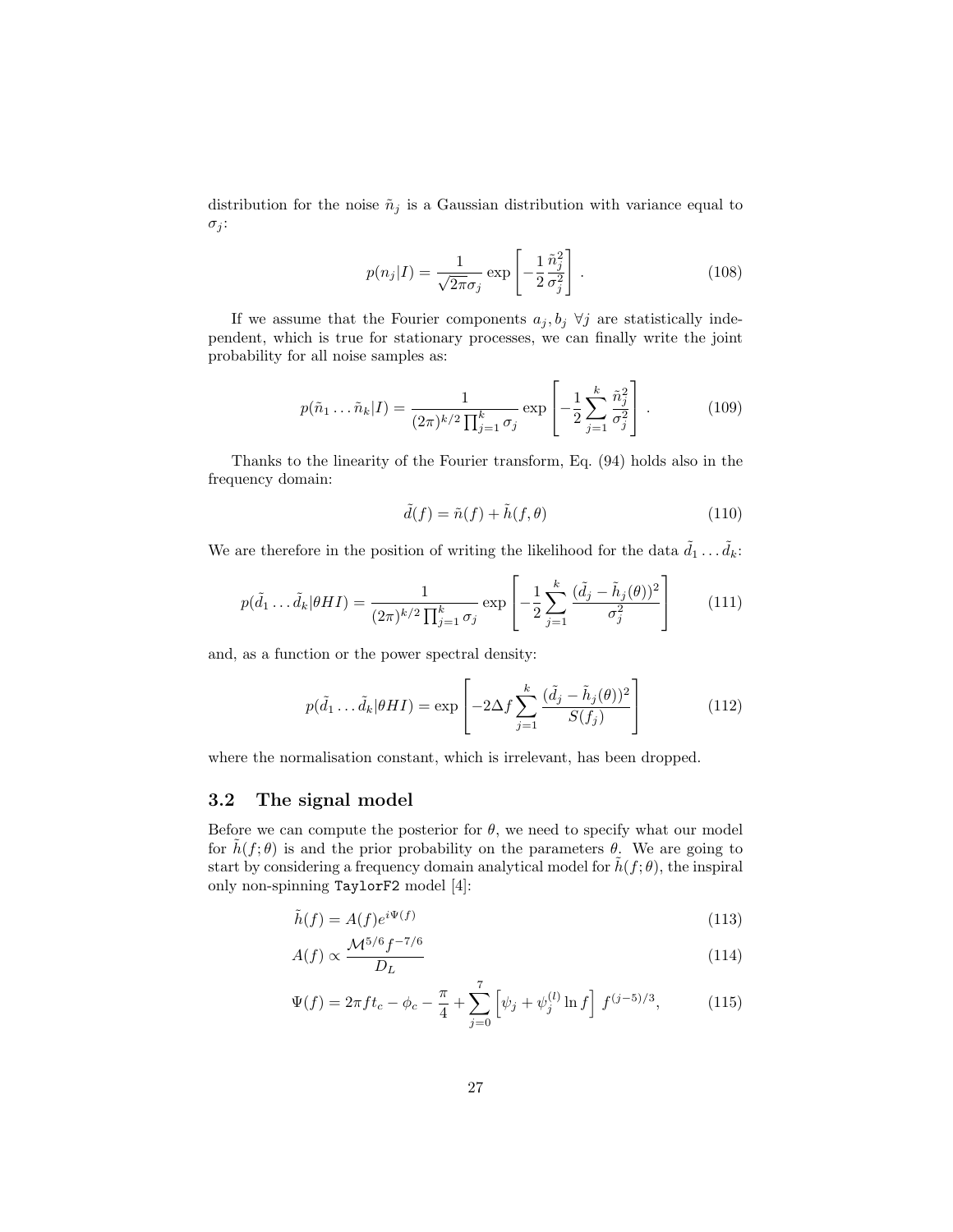and the *post-Newtonian* coefficients  $\psi_j$  are given functions of the chirp mass M and q, which are defined in terms of the component masses  $m_1$  and  $m_2$  as:

$$
\mathcal{M} = \frac{(m_1 m_2)^{3/5}}{m_1 + m_2^{1/5}}\tag{116}
$$

$$
q = \frac{m_2}{m_1} \,. \tag{117}
$$

The set of parameters  $\theta$  that are necessary to fully describe our gravitational wave signal is:

- extrinsic parameters: sky position coordinates  $\alpha$  and  $\delta$ , luminosity distance  $D<sub>L</sub>$ , polarisation angle  $\psi$  and inclination angle  $\iota$ , time at coalescence  $t_c$  and phase at coalescence  $\phi_c$ ;
- intrinsic parameters: chirp mass  $M$  and mass ratio  $q$ .

We have seen that the quantity that enters the detector is *not* the gravitational wave signal in (113), but

$$
\tilde{h}(f,\theta) = F_{+}\tilde{h}_{+}(f) + F_{\times}\tilde{h}_{\times}(f)
$$
\n(118)

where the functions  $F_+$  and  $F_\times$  are the antenna pattern functions (see the notes from Sturani).

#### 3.2.1 Priors

Let's define prior probabilities for the parameters of interest for the TaylorF2 model. The joint prior distribution for all parameters of interest factorises as

$$
p(\mathcal{M}\eta t_c \phi_c \iota \alpha \delta D_L \psi | HI) =
$$
  
= 
$$
p(t_c | HI)p(\phi_c | HI)p(\iota \psi | HI)p(\alpha \delta D_L | HI)p(\mathcal{M}\eta | HI).
$$
 (119)

Prior on time and phase at coalescence  $t_c$  and  $\phi_c$ : since there is not reason to prefer any specific values of  $t_c$  and  $\phi_c$ ,  $p(t_c|HI)$  and  $p(\phi_c|HI)$  are set by the indifference principle:

$$
p(t_c|HI) = \frac{1}{t_{max} - t_{min}}\tag{120}
$$

$$
p(\phi_c|HI) = \frac{1}{2\pi} \,. \tag{121}
$$

For practical reasons, however, the range of allowed  $t_c$ s is chosen to be a predetermined width around the putative time of detection.

Prior on right ascension  $\alpha$ , declination  $\delta$  and luminosity distance  $D_L: p(\alpha \delta D_L | HI)$  is set by the requirement that the number density of sources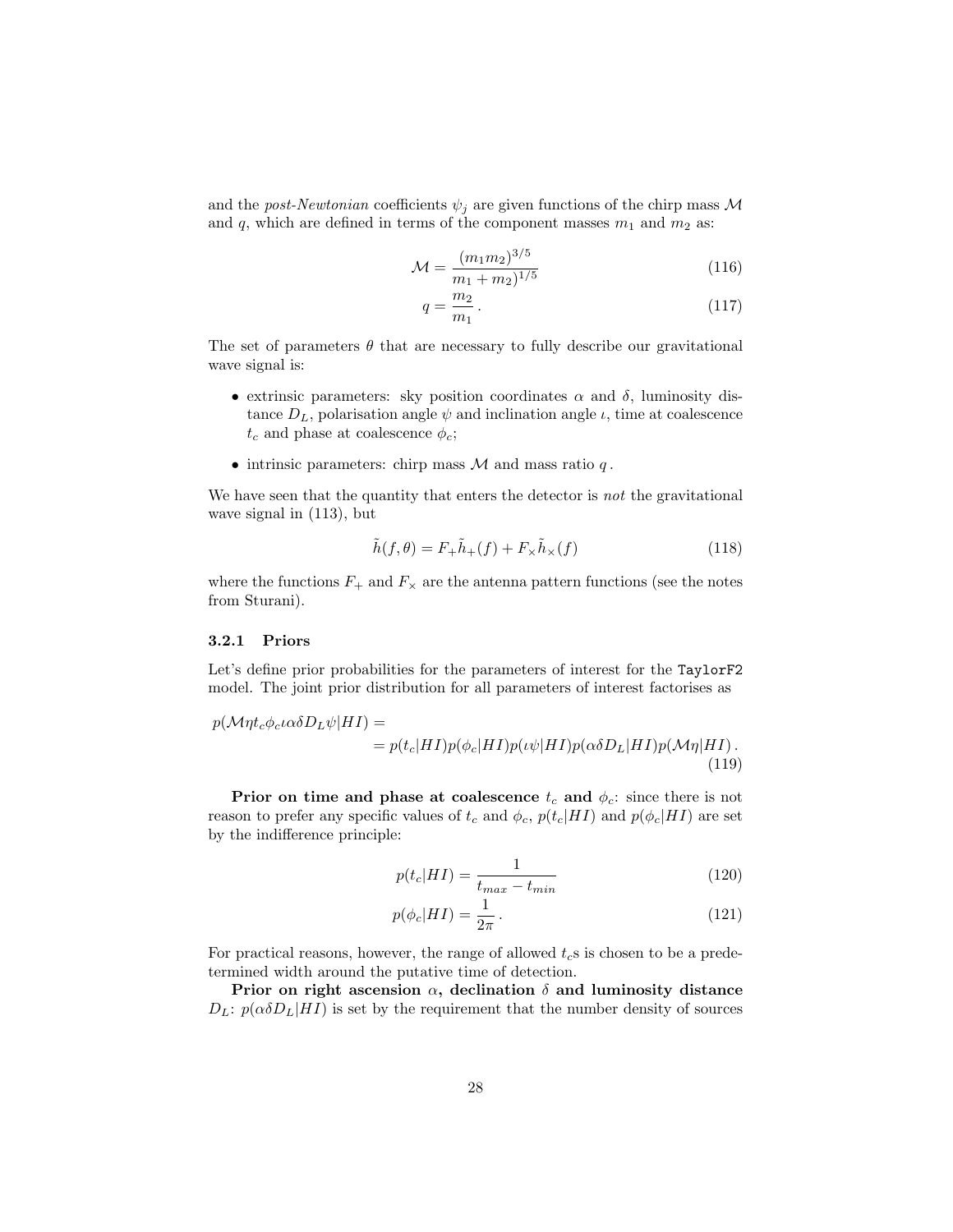in the Universe is constant<sup>4</sup>. The total number of sources  $N$  within a given volume is given by:

$$
\int_0^{V_{max}} n(V)dV = N.
$$
\n(122)

where  $n(V) \equiv \frac{dN}{dV}$ .  $n(V) = n_0$  constant because of homogeneity. Thus, the probability of finding a source within  $[V, V + dV]$  is proportional only to dV. Expanding the volume element in spherical coordinates:

$$
dV = D_L^2 \cos(\delta) dD_L d\delta d\alpha \qquad (123)
$$

finally

$$
p(\alpha \delta D_L | HI) \propto D_L^2 \cos(\delta). \tag{124}
$$

**Prior on inclination**  $\iota$  and polarisation  $\psi$ : the angles  $\iota$  and  $\psi$  define the orientation of the orbital plane of the binary with respect of the line of sight. We can repeat a similar argument as for the volume element and obtain

$$
p(\iota\psi|HI) \propto \cos(\iota). \tag{125}
$$

**Prior on chirp mass M and mass ratio** q:  $p(Mq|HI)$  is set by requiring that all masses for the two stars in the binary system are equally likely. In other words

$$
p(m_1 m_2|HI) \propto 1. \tag{126}
$$

We can transform into  $\mathcal M$  and  $q$  as follows; we know that all probability distributions are positive definite and add up to one:

$$
\int dm_1 dm_2 p(m_1 m_2 | HI) = \int d\mathcal{M} dq p(\mathcal{M} dq | HI) = 1 \tag{127}
$$

therefore, the integrals are monotonic functions of their integrands. This implies that the integrands themselves must be equal:

$$
\mathrm{d}m_1 \mathrm{d}m_2 p(m_1 m_2 | HI) = \mathrm{d} \mathcal{M} \mathrm{d}q p(\mathcal{M} \mathrm{d}q | HI).
$$
 (128)

The required probability distribution  $p(\mathcal{M}dq|HI)$  is then equal to

$$
p(\mathcal{M}q|HI) = p(m_1m_2|HI)||J(m_1, m_2; \mathcal{M}, q)||. \tag{129}
$$

where  $J(m_1, m_2; \mathcal{M}, q)$  is the Jacobian matrix for the transformation

$$
m_1, m_2 \to \mathcal{M}(m_1, m_2), q(m_1, m_2). \tag{130}
$$

<sup>&</sup>lt;sup>4</sup>In this section we are going to neglect the fact that our Universe is not Euclidian but rather described by a Friedmann-Robertson-Walker-LeMaitre metric. For sufficiently small redshifts this is not a bad approximation.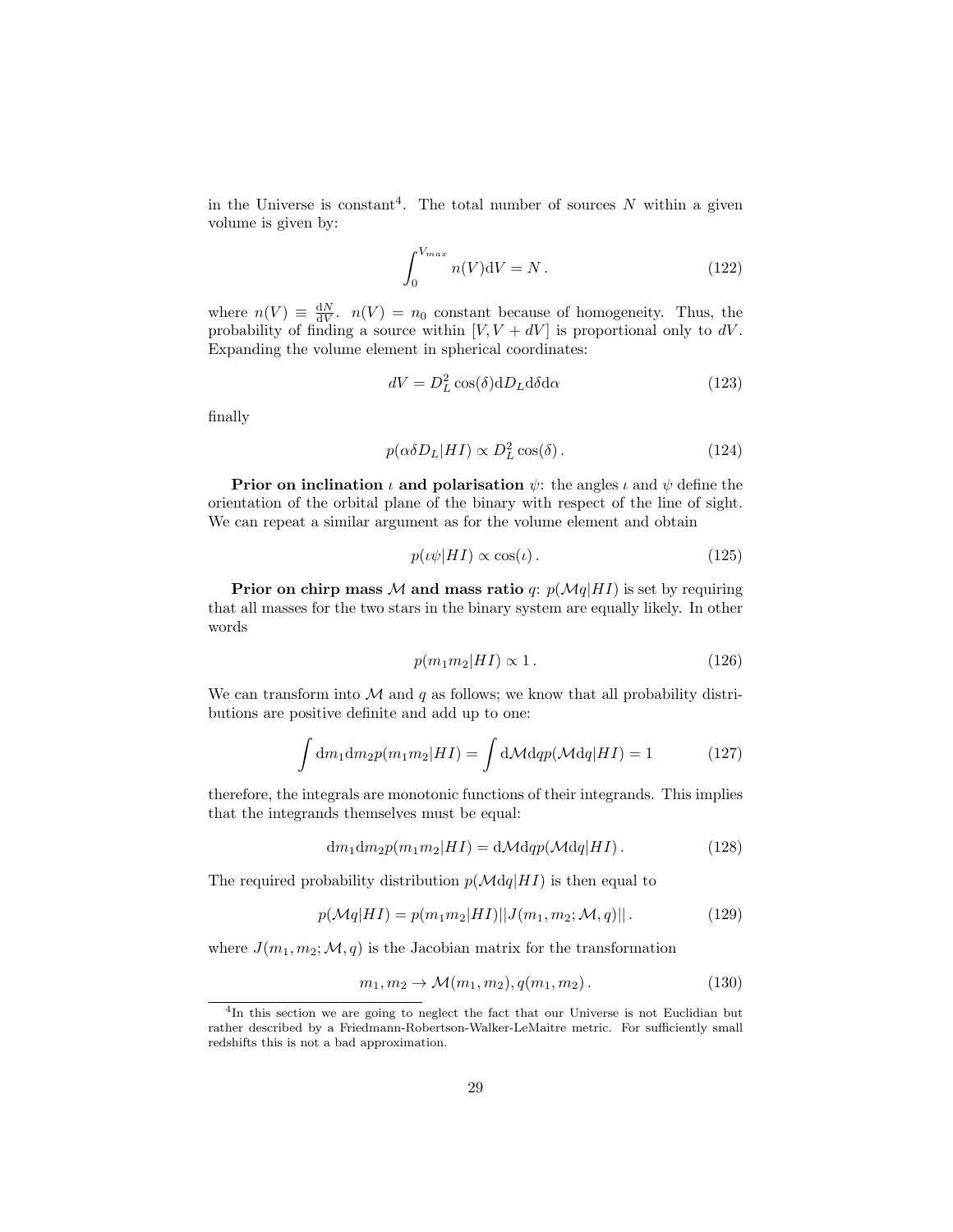In particular, given the definitions in (116), we have

$$
m_1(\mathcal{M}, q) = \mathcal{M}(1+q)^{1/5} q^{-3/5}
$$
\n(131)

$$
m_2(\mathcal{M}, q) = \mathcal{M}(1+q)^{1/5} q^{2/5}
$$
\n(132)

after taking derivatives and some algebra, we find:

$$
\frac{\partial m_1}{\partial \mathcal{M}} = (1+q)^{1/5} q^{-3/5} \tag{133}
$$

$$
\frac{\partial m_1}{\partial q} = \frac{\mathcal{M}}{5} \left[ q^{-3/5} (1+q)^{-4/5} - 3(1+q)^{1/5} q^{-8/5}) \right]. \tag{134}
$$

The derivatives of  $m_2$  are equal to the ones of  $m_1$ . Finally, the Jacobian, and therefore our density for  $M$  and  $q$  is given by

$$
||J|| = p(\mathcal{M}q|I) = |\frac{\partial m_1}{\partial \mathcal{M}} \frac{\partial m_2}{\partial \mathcal{M}} - \frac{\partial m_1}{\partial q} \frac{\partial m_2}{\partial q}|
$$
(135)

### 4 Hand on examples

We are now in the position of taking over some examples. Let's start by generating a sample waveform using the lalsimulation library:

```
import lalsimulation as lalsim
import numpy as np
import matplotlib . pyplot as plt
```

```
srate = 4096T = 32df = 1./ srate
ml = 5.0m2 = 4.0f_{\texttt{-}isco} = 1.0 / ((6. * * 1.5) * np \cdot pi * (m1 + m2) * lalsim \cdot l al \cdot \text{MTSUN} \cdot \text{SI})m1 * =lalsim. lal. MSUN_SI
m2 ∗=lalsim.lal.MSUN_SI
distance = 130.9717e6 * lalsim.1al. PC.SIf_{\rm -}low =40.0f<sub>-r</sub> e f = 100.0wave_{\text{-}flags} = Nonenon_GR_-params = None
spin1x=0.0spin 1 y = -0.0spin1z=0.0spin2x=0.0spin2y=0.0spin2 z = -0.0amp{\text{-}order=0}
```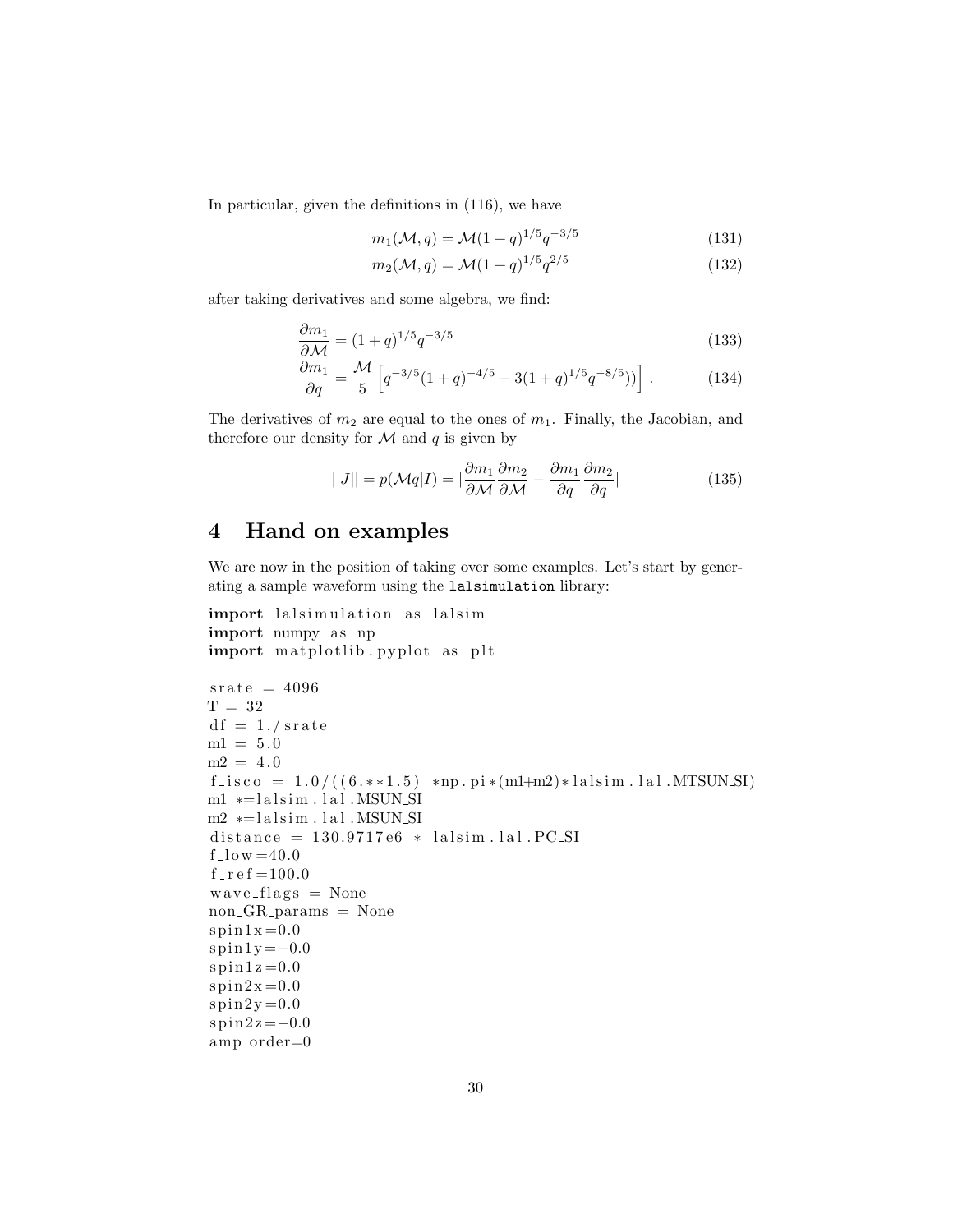```
phase-order=7i o t a=np. pi /3.
approx = lalsim. Taylor F2phase =2.725808
hp, hc = lalsim. SimIn spiralChooseFDWave form (phase,df,
                                                     m1, m2,
                                                      spin1x, spin1y, spin1z,
                                                      spin2x, spin2y, spin2z,
                                                      f_{\text{-low}}, f_{\text{-iso}}, f_{\text{-ref}},
                                                      distance,
                                                      iota,
                                                      0.0, 0.0,wave_{\text{-}flags}, non_{\text{-}GR_{\text{-}params}},
                                                      amp_order, phase_order,
                                                      approx )
h1 = np.time2eros(hp.data.data)freq = np.linalg = np \cdot linspace(f_low, f_iisco, len(h1))plt.plot (freq.h1,label="TaylorF2",alpha=0.5)
plt x \, label ("frequency")plt. ylabel("h(f)"')plt.show()
```
Let's then look at what a typical noise stream looks like; load the file "chirp-gaussian-noise.txt" and plot its contents:

```
import numpy as np
import matplotlib . pyplot as plt
data = np.loadtxt('chirp-gaussian-noise.txt')fig = plt . figure()plt.plot(data[:, 0], data[:, 1], label="real")plt. plot (data[:, 0], data[:, 2], label="imaginary")plt.xlabel ("$frequency$ \_$\_$\_$\[Hz]\ ")
plt . y label ("\sqrt{s} \sqrt{\sqrt{s} t} {Hz^{-1}}\")
plt. legend()plt.show()
```
#### 4.1 Measuring the physical parameters of a source

We are now going to use built-in lal functions to compute likelihood and estimate the masses of a binary black hole:

```
from pylab import ∗
import lalsimulation as lalsim
import lal
```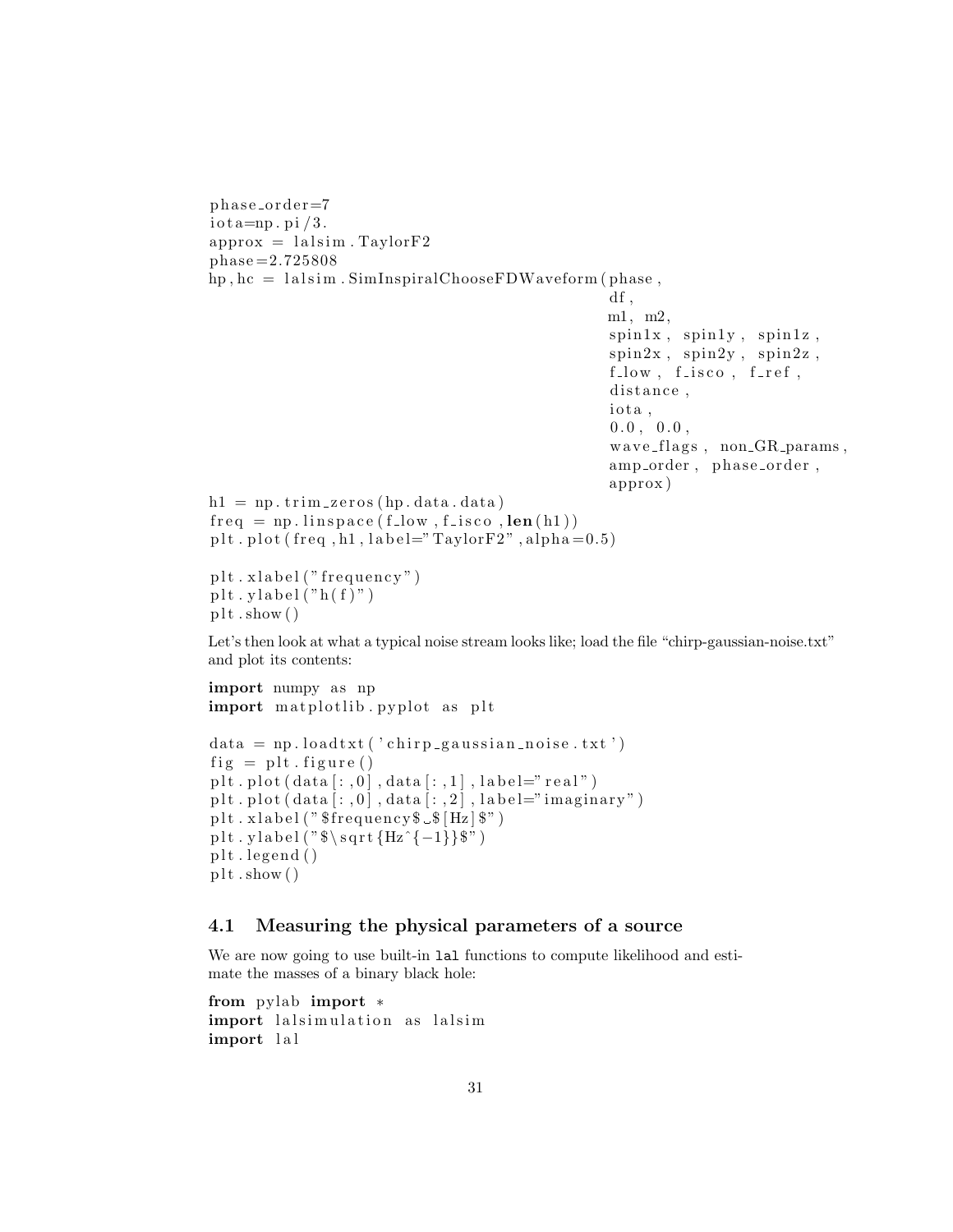

Figure 3: Simulated frequency domain noise stream with a simulated GW signal giving an SNR  $\sim 10$  superimposed.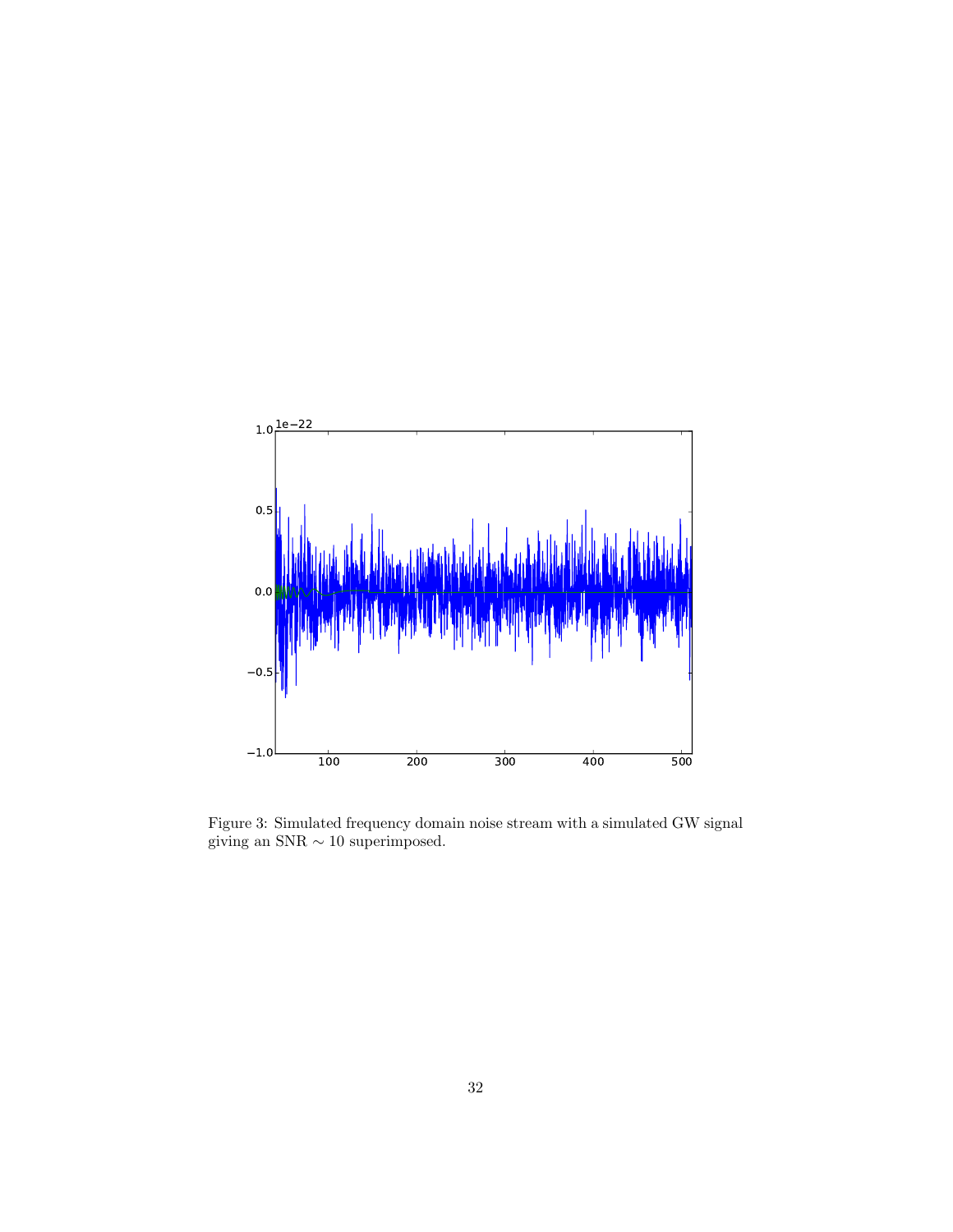```
from lal. lal import StrainUnit
from lal.lal import CreateCOMPLEX16FrequencySeries, DimensionlessUnit
from lal.lal import LIGOTimeGPS
from pylal import antenna as ant
def likelihood (m1,m2):
    sr a t e =1024.
    seglen =16.0
    length=srate*seglen
    delta T=1/srate
    delta F = 1.0 / (length* delta T)f_{\text{max}} = \text{state}/2.f_{-}r ef = 100.0REAL8time=900000000
    GPStime=LIGOTimeGPS(REAL8time )
    M1 = m1M2 = m2D=3e2m1=M1∗ l a l \, . MSUN_SI
    m2=M2∗lal.MSUN_SI
    phiRef = 0.0f_{\text{min}} = 40.0s1x = 0.0s1y = 0.0s1z = 0.0s2x = 0.0s2y = 0.0s2z = 0.0r=D∗ l a l . PC SI ∗1. 0 e6
    io t a=np. pi /3.0lambda1=0
    lambda2=0
    waveFlags=None
    nonGRparams=None
    inja <i>pproximant</i> = <math>lalsim</math>. TaylorF2amplitudeO=int(0)phaseO=4
    ra = 0.0dec = 0.0p si = 0.0segStart = 100000000
```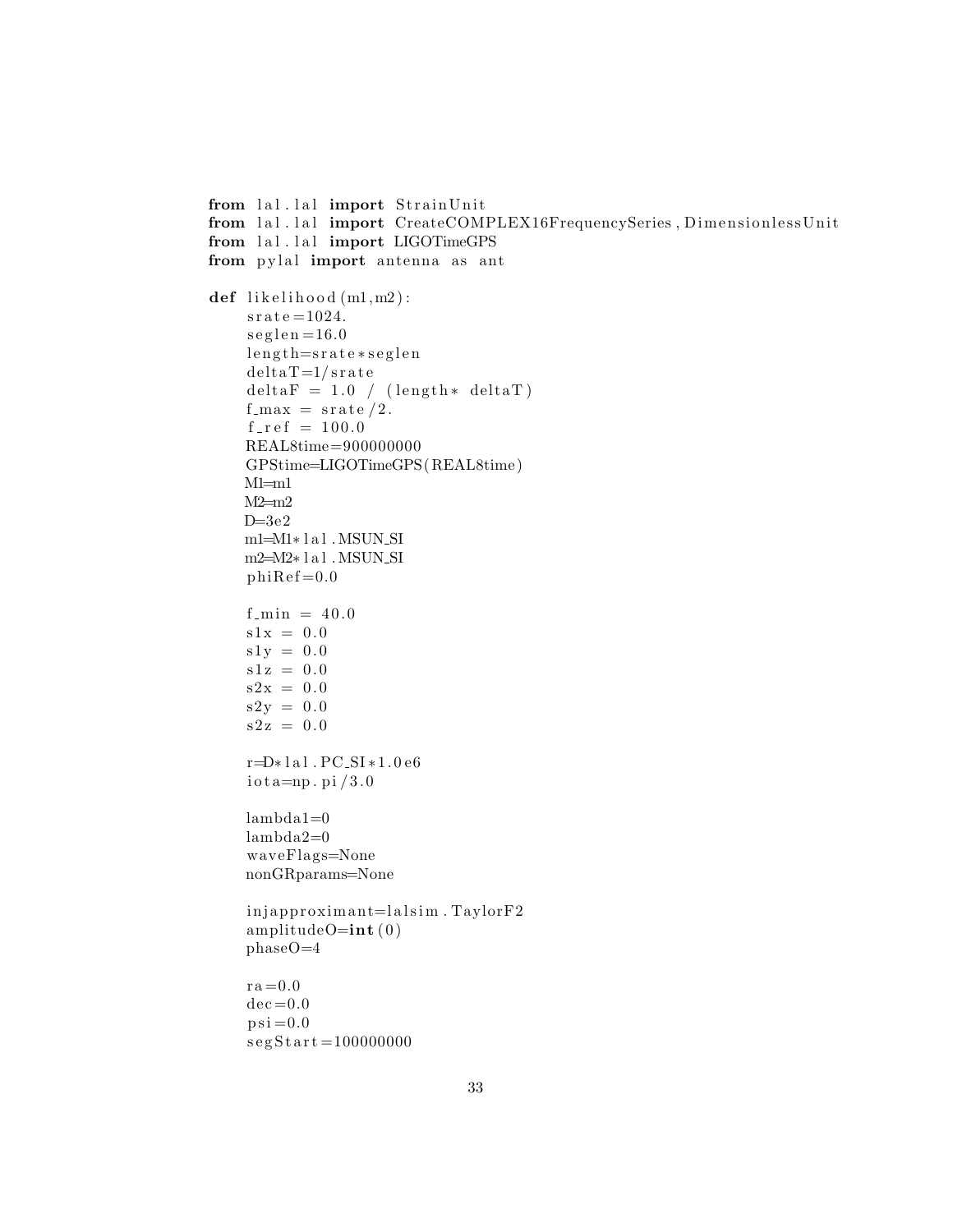strainF= CreateCOMPLEX16FrequencySeries ("strainF", segStart,  $0.0,$  $delta F$ , DimensionlessUnit,  $\text{int}(\text{length}/2. +1));$  $[$  plus,  $\csc s$  = lalsim. SimInspiralChooseFDWaveform (phiRef,  $delta F$ , m1, m2,  $s1x$ ,  $s1y$ , s1z ,  $s2x$ ,  $s2y$ , s2z ,  $f_{\text{min}}$ ,  $f$ <sub>-max</sub>,  $f$ <sub>ref</sub>, r , iota, lambda1 , lambda2 , waveFlags , nonGRparams , amplitudeO , phaseO , injapproximant) i f o s = [ $'$ H1'] for ifo in ifos:  $(\text{fp}, \text{fc}, \text{fa}, \text{qv}) = \text{ant} \cdot \text{response}$  (REAL8time, ra, dec, iota, psi, 'radians', if o) for  $k$  in np. arange ( $strainF$ . data. length): if  $k$  < plus . data . length : strainF.data.data  $[k] = ((fp * plus.data data data[k] + fc * cross.data data data[k]))$ else:  $strain F. data. data [k]=0.0$  $# \ copy \ in \ the \ dictionary$  $\text{inj}_\text{strains}$ =np. array ([strainF.data.data[k] for k in arange(int(strainF.data.  $frequency = np.array ( [strain F. f0+ k*strain F. delta F for k in np.arange(int (st$  $N = len(frequency)$  $chisq = np \cdot zeros(N)$ for  $i$ ,  $fi$  in enumerate (frequency): if  $f_i > f_{min}$ : chisq  $[i] = (2.0/(\text{deltaT} * N)) * (np.read(\text{strainF}.data.data[i]) *$ data  $[i, 2]+$ np.imag(strainF.data.data[i])\*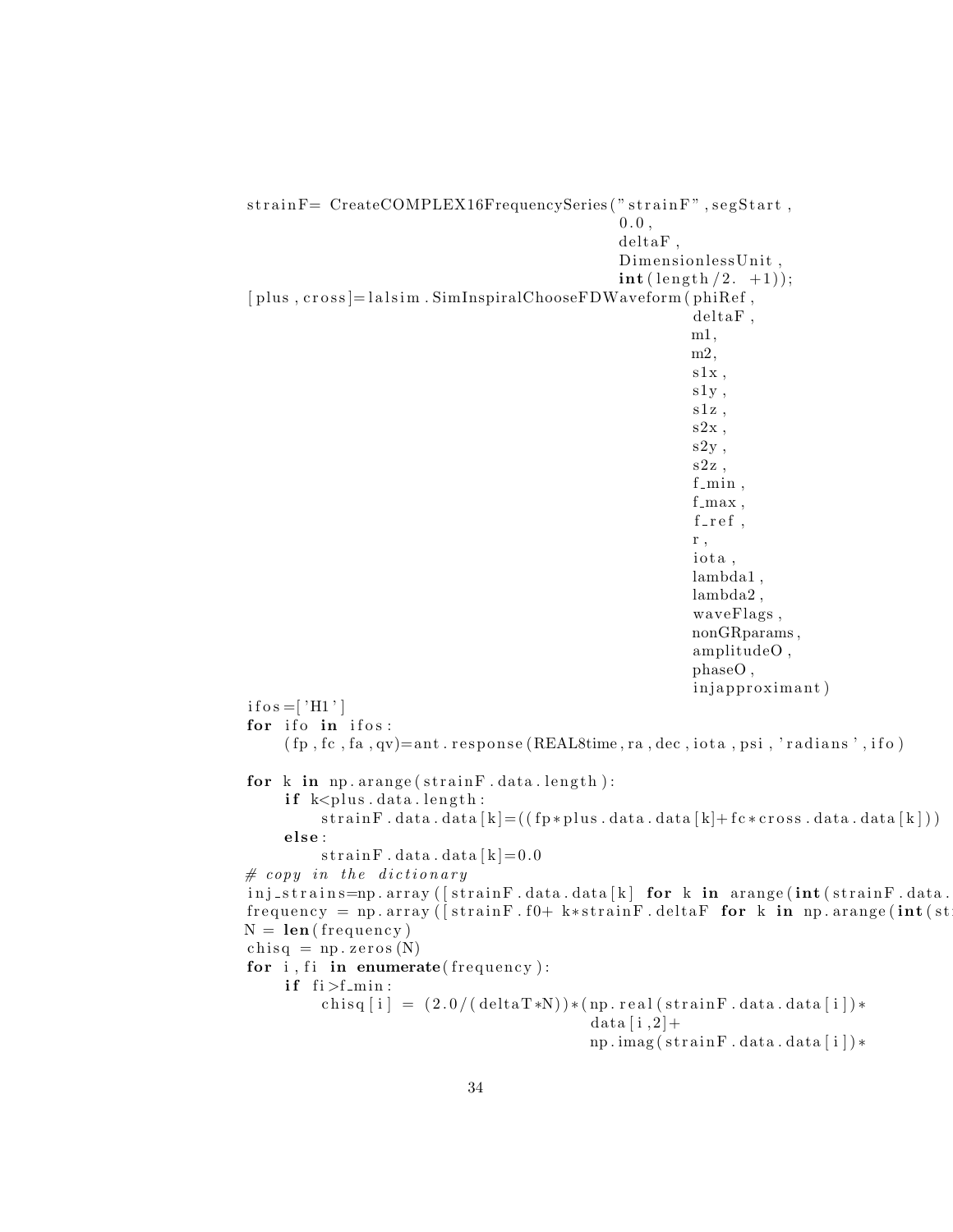$data[i,1])$  $/(1.35 e - 50*(0.5*AdvLIGOPSD(fi)))$ 

```
return np.sum( <i>chisq</i>)def AdvLIGOPSD( f ) :
    x = f / 215.;
    x2 = x*x;
    f10=f/10.0;f50=f/50.0;f100=f/100.0;f200=f/200.0;f300=f/300.0;f1000=f/1000.0;f2000=f/2000.0;x1=f10**30.x2=f50 *f50 *f50 *f50 *f50 *f50;
    psd = f * ((60000.0 / x1) + 5.0 / x2 +1.07*pow(f100, -3.25)+3.7 * pow(f200, -1.25) +0.9 * \text{pow}(1300, -0.08) +0.85*<b>pow</b>(f1000, 0.8) +0.35 * f2000 * f2000 * f2000;
    return psd
data = np.loadtxt('chirp-gaussian-noise.txt')n = 10000alpha = 0.1m1, m2 = np.random. uniform (7.5, 8.5), np. random. uniform (6.5, 7.5)samples = []if m2 > m1:
    tmp = m1ml = m2m2 = \text{tmp}samples a append ([m1,m2])\# generate n random updates choosing a uniform transition probability
# between -alpha and alpha
updates = [np.random.uniform(-alpha, alpha, size=n)],
            np . random . uniform (−alpha, alpha, size=n)]
log 10 = likelihood (m1, m2)for i in \mathbf{x} range (1, n):
    m1-p, m2-p = m1 + up dates [0][i], m2 + up dates [1][i]if m2_p > m1_p:
         tmp = m1_pm1-p = m2-pm2-p = tmpif 7.5 < m1.p < 8.5 and 6.5 < m2.p < 7.5:
```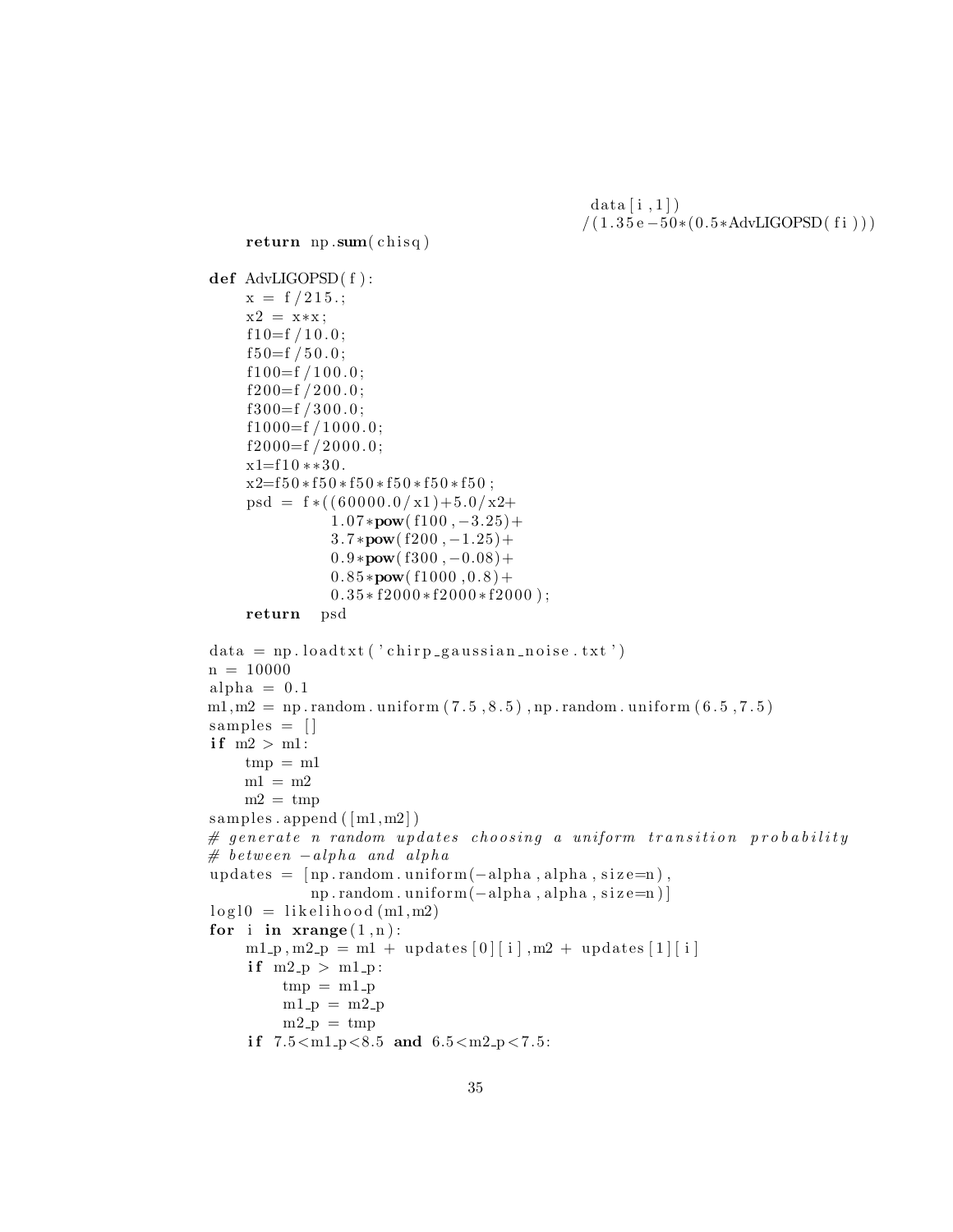```
\# acceptance\ probability\ ,\ the\ transition\ probability\ simplifiesloglnew = likelihood (m1-p, m2-p)aprob = loglnew - log10u = np \cdot log(np.random.minform(0,1))if u < a prob:
              m1, m2 = m1-p, m2-p
              samples . append (\lceil m1-p, m2-p \rceil)print "n:",i,"logL .:",logl0,"-->",loglnew,"m1:",m1,"m2:",m2
              log 10 = loglnew
#p lotting the results:
\# theoretical curvensamps = len(samples)print "acceptance =", len (samples) / float(n)samples = np.array(samples)x1 = np. linspace (3, 7, 100)myfig = plt~figure(1)ax = myfig.add.subplot(311)ax . s e t _ t i t l e ( ' M e t r o polis – H as tings ')
ax. plot (samples [nsamps /2: ,0])
ax. plot (samples [nsamps (2:,1] )
ax = myfig.add-subplot(312)ax. hist (samples [:,0], bins=30,normed=1)
ax.set_ylabel('Frequency')
ax.set_xlabel('m1')ax \cdot ax \cdot \text{line}(8.0, \text{color} = 'r')ax = myfig.add-subplot(313)ax. hist (\text{samples}[:, 1], \text{bins} = 30, \text{normal} = 1)ax.set_ylabel('Frequency')
ax.set_xlabel('m2')ax. ax vline (7.0, \text{color} = 'r')plt.savefig ('mcmc_chirp.pdf',bbox_inches='tight')
```
## 5 Hierarchical modeling

In this section we are to briefly introduce the concept of hierarchical modeling which is used to infere population parameters from the observation of a set of single events. For instance, consider the case in which the observed events  $D = d_1 \dots d_n$  are sampled for a given population but each event parameters do not depend on the parameters of the population. Define  $\lambda$  the parameters of the population and  $\theta_1, \ldots, n$  the parameters describing each single event. We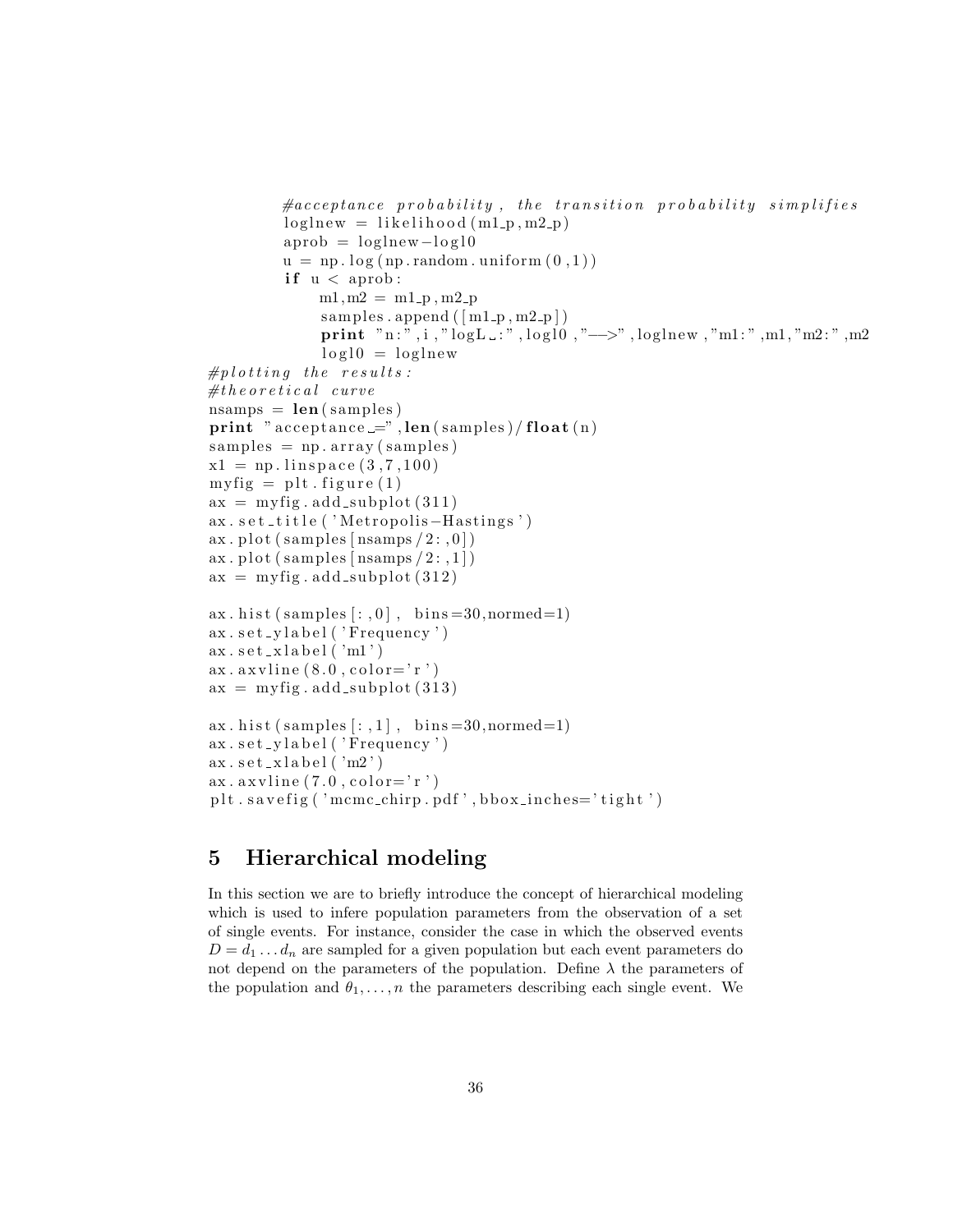are interested in

$$
p(\lambda|DHI) = p(\lambda|HI) \frac{p(D|\lambda HI)}{p(D|HI)}.
$$
\n(136)

However, we never observe directly the parameters  $\lambda$ , but only the parameters relative to the single event. Thus, we can extend the conversation to  $\theta_1, \ldots, \theta_n$ and then marginalise them away, to obtain:

$$
p(\lambda|DHI) = p(\lambda|HI) \frac{\int d\theta_1 \dots d\theta_n p(\theta_1 \dots \theta_n|\lambda HI) p(D|\theta_1 \dots \theta_n \lambda HI)}{p(D|HI)}.
$$
 (137)

Let's concentrate on the integrand. If we assume that the events are statistically independent, we can write

$$
p(\theta_1 \dots \theta_n | \lambda H I) p(D | \theta_1 \dots \theta_n \lambda H I) = \prod_i p(\theta_i | \lambda H I) p(d_i | \theta_i \lambda H I) \tag{138}
$$

therefore, we obtain the posterior for  $\lambda$  as

$$
p(\lambda|DHI) = p(\lambda|HI) \frac{\int d\theta_1 \dots d\theta_n \prod_i p(\theta_i|\lambda HI) p(d_i|\theta_i \lambda HI)}{p(D|HI)}.
$$
 (139)

The parameters  $\lambda$  are sometimes called *hyper parameters*. However, the above nomenclature can be misleading since it can lead to the thought that there is something special to them which distinguishes them from the standard concept of parameter.

#### 5.1 A worked example: measuring the cosmological parameters from GW observations

We have seen that the luminosity distance  $D_L$  is directly measurable from GW signals. This property guarantees that GW are self-calibrating sources. Thanks to this property, and in analogy to standard candles as supernovae type IA, they are sometimes deemed as standard sires. The key ingredients for the construction of an Hubble diagram are the measurements of  $D<sub>L</sub>$  and of the redshift  $z$  since, in a Friedmann-Robertson-Walker-Lemáitre cosmology they are related via the luminosity distance-redshift relation:  $D_L \equiv D_L(z, \Omega)$ , where  $\Omega$  are the set of cosmological parameters. Unfortunately, GW in general cannot provide a measurement of the redshift which has to be obtained independently, for instance via spectoscopy on the host galaxy or on the eventual optical counterpart. In what follows, we are going to assume that such a measurement is somehow available. Let's specify Eq. (139) to our specific case by writing it down for just one event. Since the only relevant paramenters are  $D<sub>L</sub>$  and z, we can perform most of the integrals and get

$$
p(\Omega|DHI) = p(\Omega|HI) \frac{\int dD_L dz p(D_L z|\Omega HI) p(d|D_L z|\Omega HI)}{p(D|HI)}.
$$
 (140)